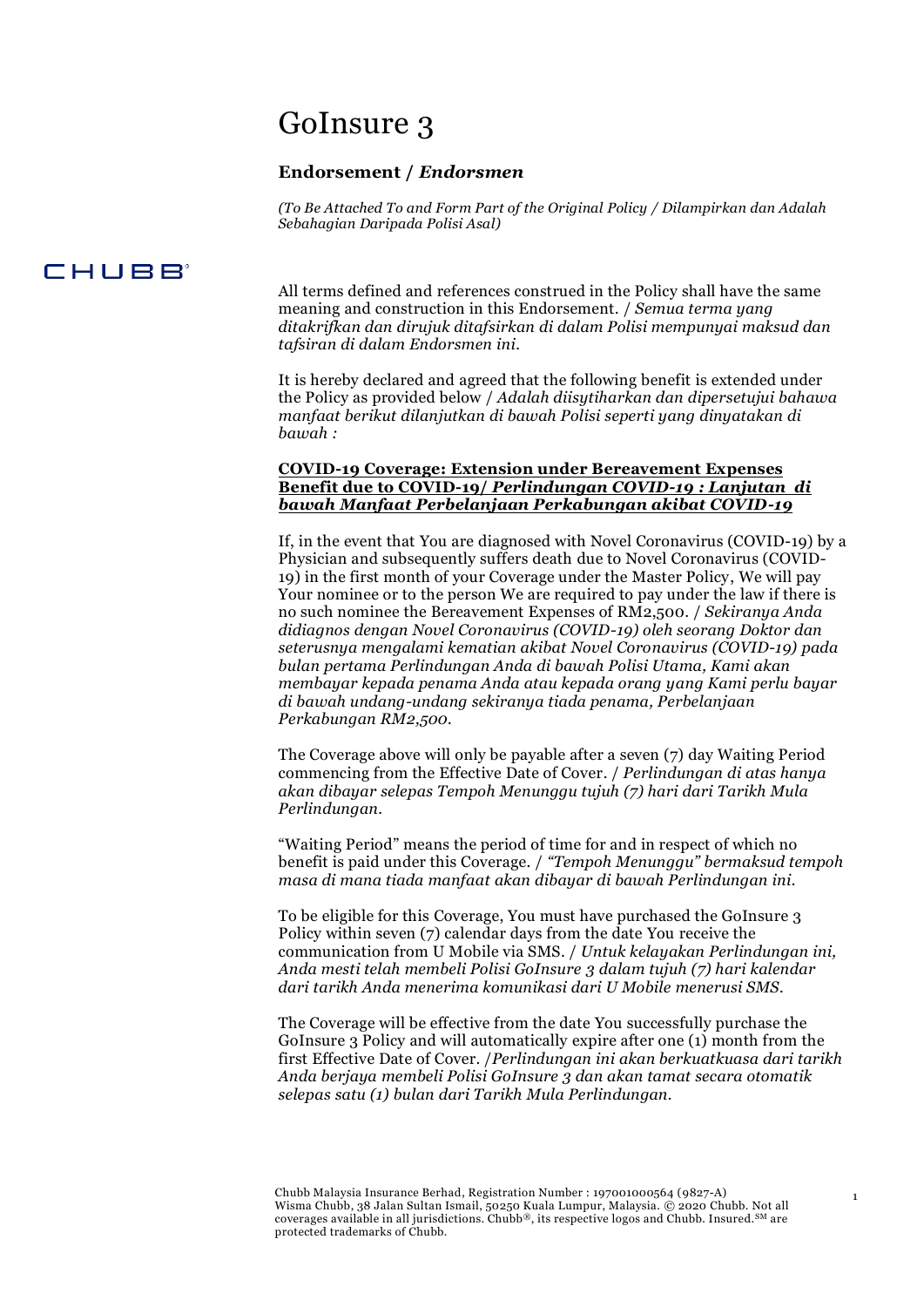Except as provided above, all other terms and conditions of the Policy shall remain unchanged and continue to be binding on You. / *Kecuali seperti yang dinyatakan di atas, semua terma dan syarat Polisi ini tetap tidak berubah dan akan terus diikat pada Anda.*

Chubb Insurance Malaysia Berhad Registration Number : 197001000564 (9827-A)

2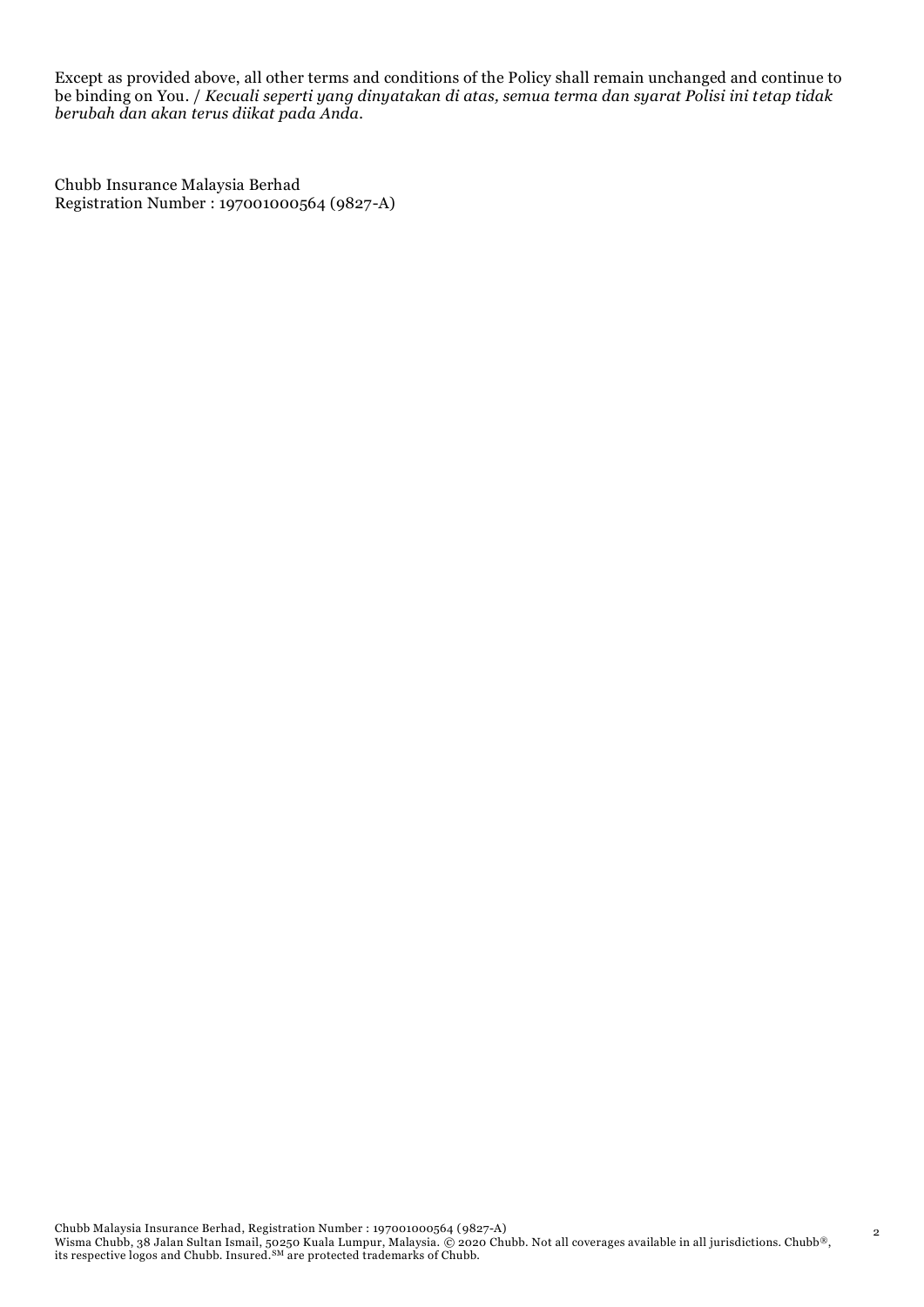# GoInsure 3

# CHUBB<sup>®</sup>

# Master Policy / *Polisi Utama*

Master Policy issued to U Mobile Sdn Bhd as the Policyholder for the benefit of its subscribers. *Polisi Utama yang diisu kepada U Mobile Sdn Bhd sebagai Pemegang Polisi untuk manfaat pelanggan-pelanggannya.* 

Please read this Policy and keep it together with the Certificate of Insurance. *Sila baca Polisi ini dan simpan bersamaan dengan Sijil Insurans.*

This Master Policy records the terms under which Chubb Insurance Malaysia Berhad, of Wisma Chubb 38 Jalan Sultan Ismail, 50250 Kuala Lumpur, Malaysia (referred to as "**Chubb**") has agreed to provide insurance cover to the subscribers of U Mobile Sdn Bhd, Level 11, Berjaya Times Square, Jalan Imbi, 55100, Kuala Lumpur, Malaysia (referred to as the "**Policyholder**").

*Polisi Utama ini mencatat terma-terma yang Chubb Insurance Malaysia Berhad, Wisma Chubb, 38 Jalan Sultan Ismail, 50250 Kuala Lumpur, Malaysia (dirujuk sebagai "Chubb") bersetuju memberi perlindungan insurans kepada pelanggan U Mobile Sdn Bhd, Level 11, Berjaya Times Square, Jalan Imbi, 55100 Kuala Lumpur, Malaysia (dirujuk sebagai "Pemegang Polisi").* 

The Policyholder's subscribers will have the right to make claims on their own behalf against Chubb under the relevant sections of this Policy.

*Pelanggan-pelanggan Pemegang Polisi mempunyai hak membuat tuntutan untuk pihak diri sendiri ke atas Chubb di bawah bahagian yang berkenaan Polisi ini.*

*The Policy is underwritten by Chubb Insurance Malaysia Berhad and is arranged by U Mobile Sdn. Bhd. as a master Policyholder. The coverage is distributed by U Mobile Services Sdn. Bhd., a registered agent of Chubb Insurance Malaysia Berhad. Chubb Insurance Malaysia Berhad is licensed under the Financial Services Act 2013 and regulated by Bank Negara Malaysia.*

*Polisi ini ditaja jamin oleh Chubb Insurance Malaysia Berhad dan diaturkan oleh U Mobile Sdn Bhd sebagai Pemegang Polisi utama. Perlindungan diedarkan oleh U Mobile Services Sdn Bhd, ejen yang berdaftar dengan Chubb Insurance Malaysia Berhad. Chubb Insurance Malaysia Berhad dilesenkan di bawah Akta Perkhidmatan Kewangan 2013 dan dikawal selia oleh Bank Negara Malaysia.*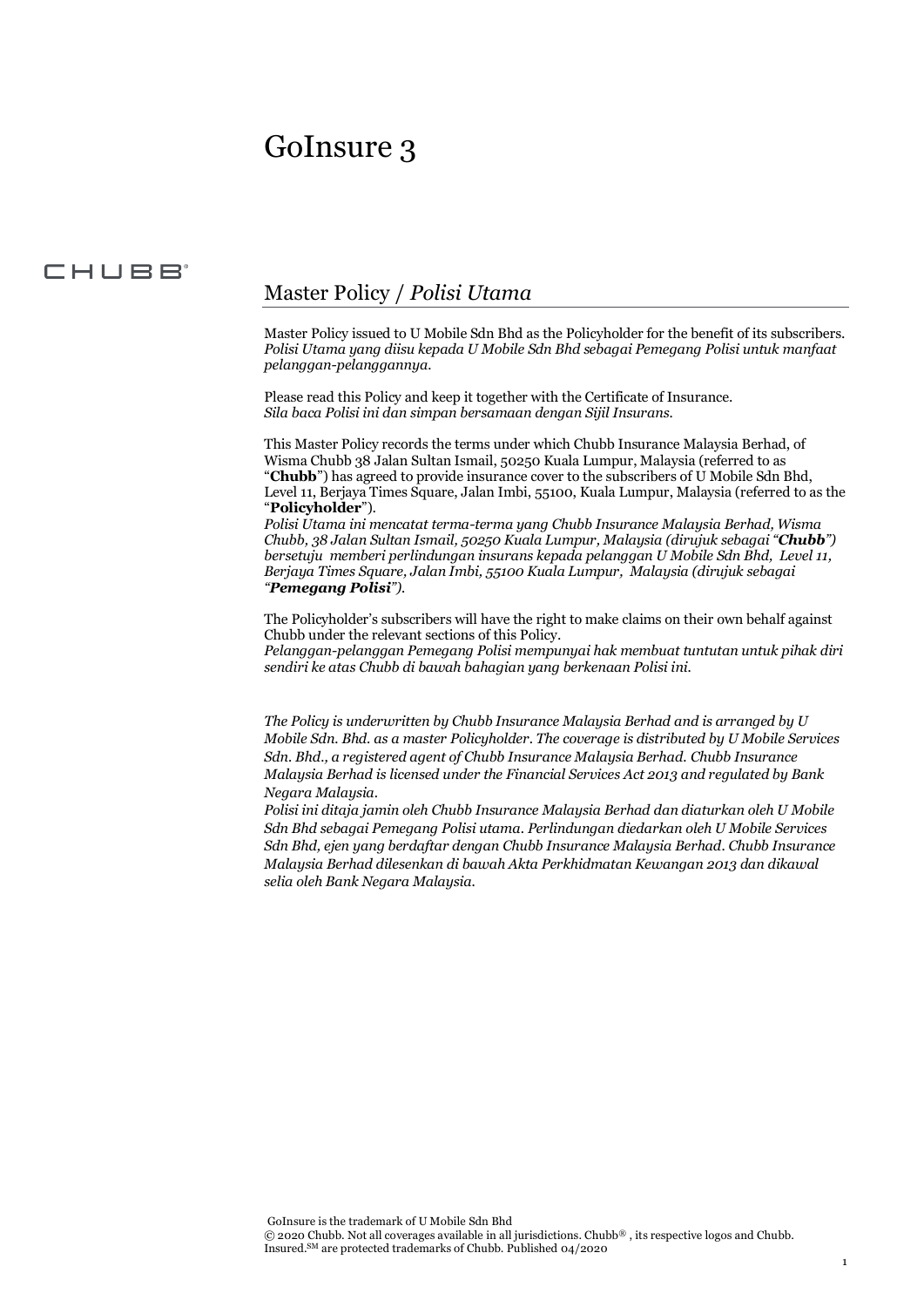#### **1. Important Information Regarding This Policy /** *Maklumat Penting Berhubung Polisi*

- 1.1 The Policy / *Polisi Ini* 
	- 1.1.1 The Policy Wording and Certificate of Insurance describe the insurance contract between the Policyholder, You and Us. *Keterangan Polisi ini dan Sijil Insurans menerangkan kontrak insurans di antara Pemegang Polisi, Anda*
	- 1.1.2 In return for You paying Us the premium, We will insure You for the Benefits subject to the terms, conditions and exclusions in the Policy Wording and/or Certificate of Insurance. *Sebagai balasan kepada Anda yang membayar premium kepada Kami, Kami akan melindungi Anda untuk Manfaat yang tertakluk kepada terma-terma, syarat-syarat dan pengecualian di dalam Keterangan Polisi dan/atau Sijil Insurans.*
- 1.2 Please read Your Policy / *Sila baca Polisi Anda*

*dan Kami.*

- 1.2.1 It is important that You carefully read and understand this Policy Wording and Certificate of Insurance because they describe the terms, conditions and exclusions that apply to the insurance under this Policy. *Adalah penting untuk Anda membaca dengan teliti dan memahami Keterangan Polisi dan Sijil Insurans kerana ia menerangkan terma-terma, syarat-syarat dan pengecualian yang terpakai untuk insurans di bawah Polisi ini.*
- 1.3 Checking the Policy / *Menyemak Polisi*
	- 1.3.1 Please check the Policy Wording and/or Certificate of Insurance to make sure all the information on them is correct. Please let Us know immediately if any alterations are needed. Please contact Us if there is a change of address or account details. *Sila semak Keterangan Polisi dan/atau Sijil Insurans bagi memastikan semua maklumat betul. Sila maklumkan secara terus kepada Kami jika apa-apa pindaan diperlukan. Sila hubungi Kami jika terdapat penukaran alamat atau butiran akaun.*
- 1.4 Contacting Us */ Menghubungi Kami*
	- 1.4.1 If You have any queries or need to contact Us, please write to Us at Chubb Insurance Malaysia Berhad, Registration Number : 197001000564 (9827-A), Wisma Chubb, 38 Jalan Sultan Ismail, 50250 Kuala Lumpur, Malaysia or contact Us at 03 2058 3198 Monday to Friday 8.30am to 5.15pm (excluding public holiday and weekends). You can also log on to www.chubb.com/my-goinsure *Jika Anda mempunyai apa-apa pertanyaan atau perlu menghubungi Kami, sila tulis dan hantarkannya kepada Kami di Chubb Insurance Malaysia Berhad, Nombor Pendaftaran : 197001000564 (9827-A), Wisma Chubb, 38 Jalan Sultan Ismail, 50250 Kuala Lumpur, Malaysia atau hubungi Kami di 03 2058 3198 Isnin hingga Jumaat, 8.30 pagi hingga 5.15 petang (kecuali cuti am dan hujung minggu). Anda juga boleh melayari laman web www.chubb.com/my-goinsure*
- 1.5 Keeping the documents safe / *Pastikan dokumen disimpan dengan selamat*
	- 1.5.1 You should keep the Policy Wording and Certificate of Insurance in a safe place in case of a need to refer to them in the future. *Anda hendaklah menyimpan Keterangan Polisi dan/atau Sijil Insurans di tempat yang selamat sekiranya ada keperluan merujuk kepadanya pada masa hadapan.*
	- 1.5.2 Certain types of cover under this Policy requires You to provide receipts and other documentary evidence to Us. You should keep those documents in a safe place in case We need them to consider a claim. *Jenis perlindungan tertentu di bawah Polisi ini memerlukan Anda mengemukakan resit dan keterangan dokumentar yang lain kepada Kami. Anda hendaklah menyimpan dokumen tersebut di tempat yang selamat sekiranya Kami memerlukannya untuk menimbang tuntutan.*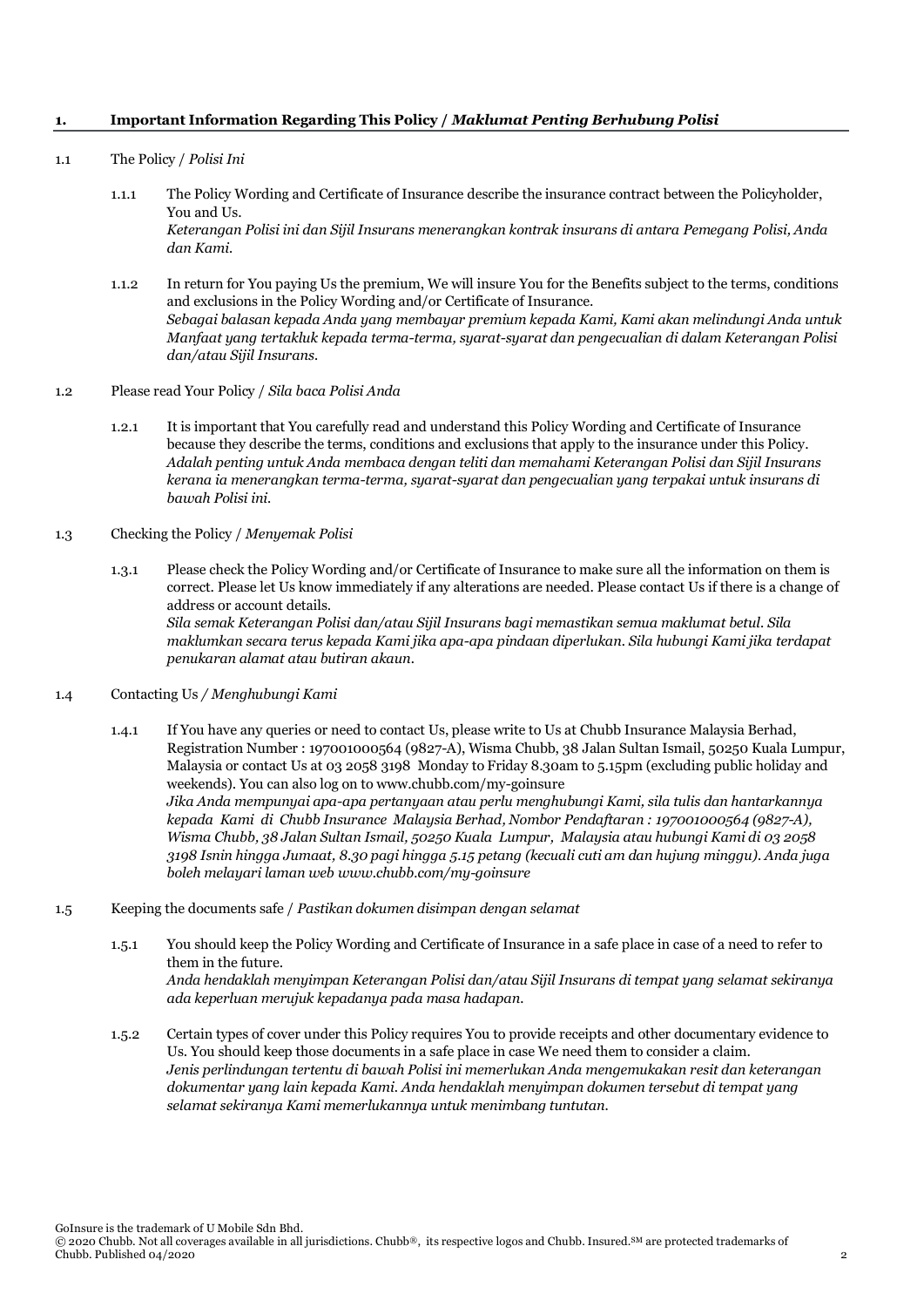- 1.6 Interpretation / *Tafsiran*
	- 1.6.1 This Policy including the enrolment form (if applicable), Certificate of Insurance, endorsements and amendments, if any, shall be read together as one contract and any word or expression to which a specific meaning has been attached shall, unless the context otherwise requires, bear that specific meaning wherever it may appear.

*Polisi ini termasuk borang pendaftaran (jika bersesuaian), Sijil Insurans, endorsmen dan pindaan, jika ada, dan hendaklah dibaca bersama sebagai satu kontrak dan apa-apa perkataan atau ungkapan dengan maksudnya yang tertentu telah dilampirkan, hendaklah, melainkan konteks menghendaki sebaliknya, memberikan maksud tertentu itu di mana sahaja ia muncul.*

- 1.6.2 In the event of any inconsistencies among the documents comprised in this Policy, such inconsistencies shall be resolved in the following order where the documents listed first shall prevail:-
	- (a) this Policy Wording;
	- (b) Certificate of insurance;
	- (c) proposal form/enrolment form.

*Jika terdapat apa-apa percanggahan di antara dokumen yang terkandung di dalam Polisi ini, ketidakselarasan sedemikian akan diuruskan mengikut susunan di mana dokumen yang pertama disenaraikan akan digunakan :*

- *(a) Keterangan Polisi ini;*
- *(b) Sijil Insurans*
- *(c) borang cadangan / pendaftaran.*
- 1.6.3 In the event of any inconsistencies between the Bahasa Malaysia version and the English version of this Policy, the English version shall prevail.

*Jika terdapat apa-apa percanggahan di antara versi Bahasa Melayu dengan versi Bahasa Inggeris Polisi ini, maka versi Bahasa Inggeris hendaklah digunakan.*

- 1.7 Duty of Disclosure / *Kewajipan Pendedahan*
	- 1.7.1 You have a duty to take reasonable care not to make misrepresentation in answering all the questions in the proposal form, enrolment form or through telemarketing (where relevant). *Anda mempunyai kewajipan untuk mengambil perhatian yang munasabah untuk tidak membuat salah nyataan apabila menjawab soalan-soalan di dalam borang pendaftaran, borang cadangan atau melalui telepemasaran (di mana berkenaan).*
	- 1.7.2 Failure to take reasonable care in answering the questions may result in the avoidance of this Policy, refusal or reduction of Your claim(s), change of terms or termination of this Policy in accordance with the remedies of Schedule 9 of the Financial Services Act 2013.

*Kegagalan untuk mengambil perhatian yang munasabah apabila menjawab soalan-soalan mungkin mengakibatkan Kami mengelak Polisi ini, menolak atau mengurangkan tuntutan Anda, penukaran termaterma atau penamatan kontrak insurans Anda mengikut remedi Jadual 9 dari Akta Perkhidmatan Kewangan 2013.* 

- 1.7.3 You are also required to disclose any other matter that You know to be relevant to Our decision in accepting the risks and determining the rates and terms to be applied. *Anda juga dikehendaki untuk mendedahkan apa-apa perkara lain yang Anda tahu yang berkenaan dengan keputusan Kami apabila menerima risiko ini dan menentukan kadar dan terma-terma yang digunakan.*
- 1.7.4 You also have a duty to tell Us immediately if at any time after the Policy has been entered into, varied or renewed with Us any of the information You give on Your proposal form, enrolment form or through telemarketing is inaccurate or has changed. *Anda juga mempunyai kewajipan untuk memberitahu Kami dengan segera sekiranya pada bila-bila masa selepas menyertai Polisi ini, perbezaan atau pembaharuan dengan Kami apa-apa maklumat yang Anda beri di dalam borang pendaftaran, borang cadangan atau melalui telepemasaran adalah tidak tepat atau telah bertukar.*
- 1.8 Condition Precedent to Liability / Prasyarat Terhadap Liabiliti
	- 1.8.1 The due observance and fulfilment of the terms, provisions and conditions of this Policy by You and in so far as they relate to anything to be done or complied with by You shall be conditions precedent to Our liability to make any payment under this Policy. / *Pematuhan dan pelaksanaan sewajarnya terma, peruntukan dan syarat Polisi ini oleh Anda dan selagi berkaitan dengan apa-apa yang Anda perlu lakukan atau patuhi*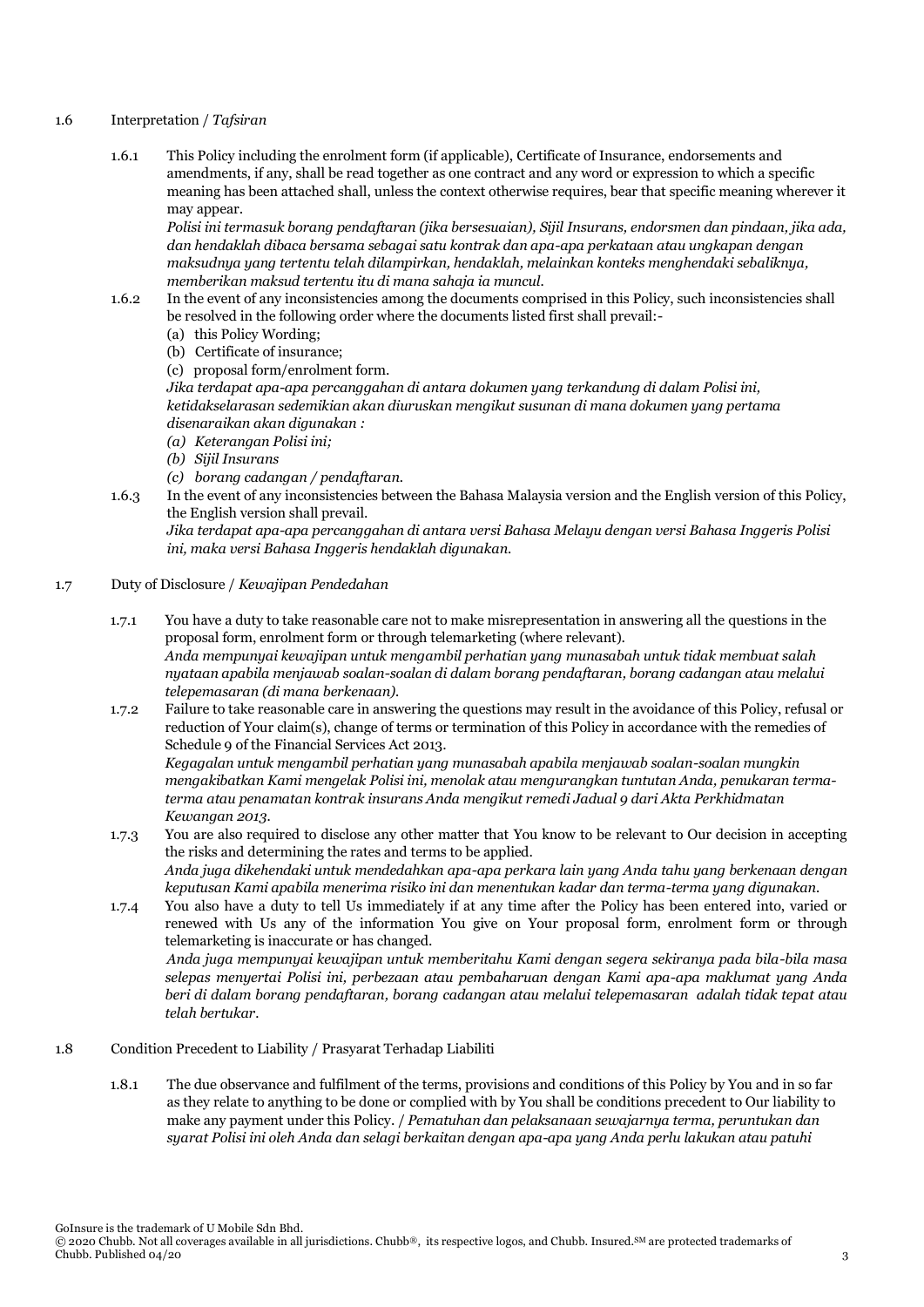*hendaklah menjadi prasyarat terhadap liabiliti Kami untuk membuat apa-apa pembayaran di bawah Polisi ini.*

# **2. Your Duties To Us /** *Kewajipan Anda Terhadap Kami*

#### **2.1 Duty to Take Reasonable Care /** *Kewajipan Memberikan Perhatian Yang Munasabah*

- 2.1.1 You must take reasonable care :
	- (a) not to make a misrepresentation to Us when answering any questions We ask in the proposal form or through the U Mobile web portal at www.u.com.my/goinsure3; and
	- (b) not to make a misrepresentation to Us for renewal of this Policy, when answering any questions, or confirming or amending any matter previously disclosed; and
	- (c) to disclose to Us any matter, other than what We have asked in (a) and (b) above, that You know to be relevant to Our decision on whether to accept You or not and the rates and terms to be applied.
	- *Anda hendaklah mengambil perhatian yang munasabah :*
	- *(a) untuk tidak membuat salah nyataan kepada Kami apabila menjawab apa-apa soalan yang Kami tanya di dalam borang cadangan atau melalui portal web U Mobile di www.u.com.my/goinsure3; dan*
	- *(b) untuk tidak membuat salah nyataan kepada Kami untuk pembaharuan Polisi ini, apabila menjawab apa-apa soalan, atau mengesahkan atau meminda apa-apa perkara yang dinyatakan sebelum ini; dan*
	- *(c) mendedahkan kepada Kami apa-apa perkara, selain daripada apa yang Kami tanya di dalam (a) dan (b) di atas, yang Anda tahu sebagai berkaitan kepada keputusan Kami samada menerima Anda atau tidak dan kadar dan terma yang hendak dikenakan.*
- 2.2 Breach of duty as stated above may result in Us voiding the Policy and refusing all claims, or the terms of the Policy being varied, and/or the amount to be paid on a claim being proportionately reduced, depending on the type of misrepresentation or non-disclosure and the effect of the said misrepresentation or non-disclosure. *Melanggar kewajipan yang dinyatakan di atas boleh menyebabkan Kami tidak mengesahkan Polisi ini dan menolak semua tuntutan, atau syarat-syarat Polisi yang berbeza-beza, dan/atau jumlah yang dibayar pada suatu tuntutan dikurangkan mengikut kadar, bergantung kepada jenis salahnyata atau ketakdedahan dan kesan salahnyata atau ketidakdedahan tersebut.*

# **3. Cover Under Your Insurance Policy /** *Perlindungan Di Bawah Polisi Insurans Anda*

- 3.1 Who and what is insured? *Siapakah dan apakah yang diinsuranskan?*
	- 3.1.1 You are insured for the Benefits subject to the terms, conditions and exclusions in the Policy. *Anda diinsuranskan untuk Manfaat yang tertakluk pada terma-terma, syarat-syarat dan pengecualian dalam Polisi ini.*
- 3.2 What are the eligibility requirements? *Apakah keperluan kelayakan?*
	- 3.2.1 To be eligible for cover, You must be a subscriber of the Policyholder, a Malaysian Resident and be between the ages of eighteen (18) and seventy (70) years on the Effective Date of Cover. *Untuk kelayakan perlindungan, Anda mestilah seorang pelanggan Pemegang Polisi, Penduduk Malaysia dan berumur di antara lapan belas (18) dan tujuh puluh (70) tahun pada Tarikh Mula Perlindungan.*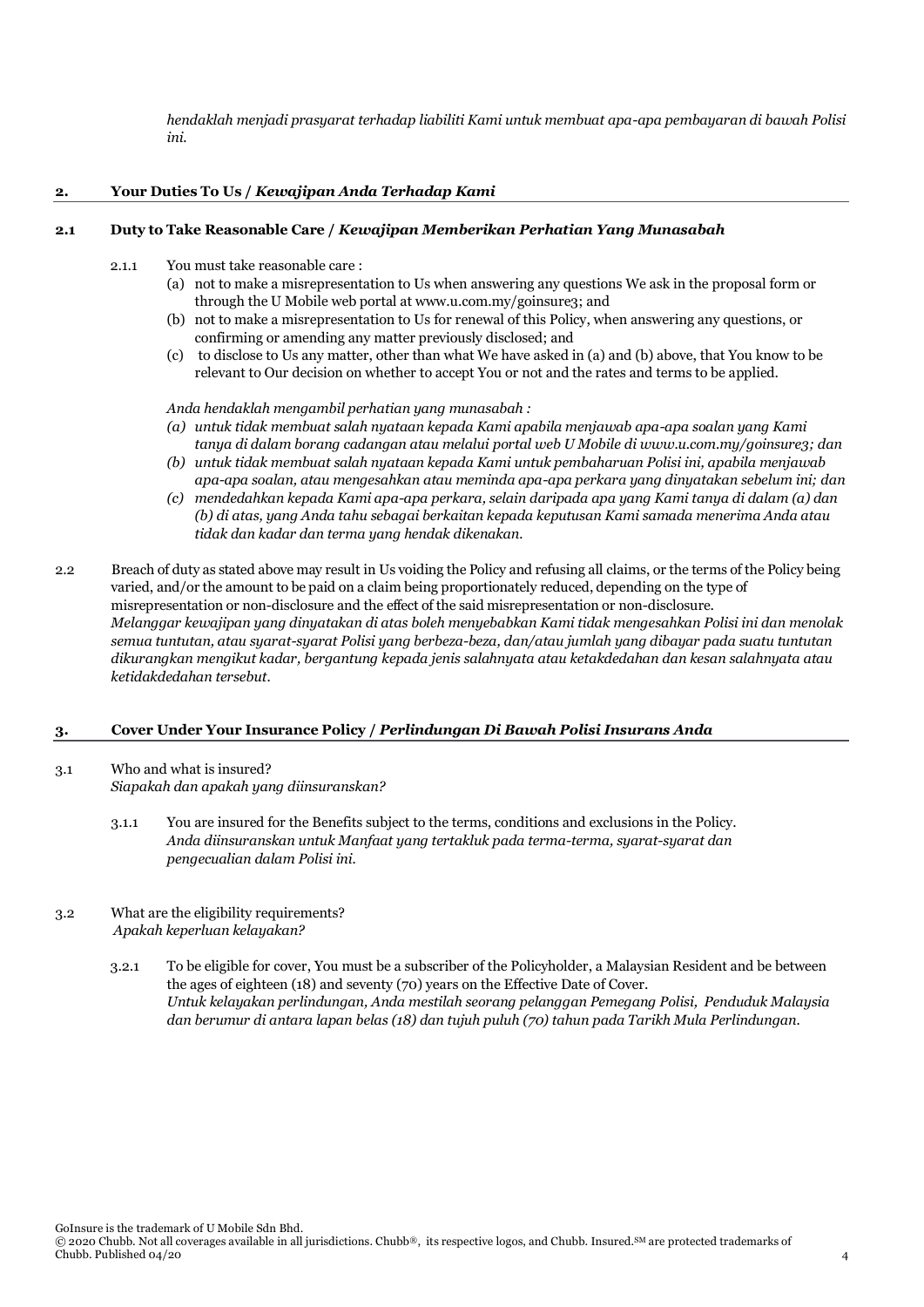# **4. The Meaning of Certain Words /** *Maksud Perkataan Tertentu*

The following words when used in the Policy Wording or Certificate of Insurance shall have the meaning given below. *Perkataan yang berikut apabila digunakan di dalam Keterangan Polisi atau Sijil Insurans mempunyai maksud yang diberikan di bawah.*

- 4.1 **Accident** means a sudden, unintentional, unexpected, unusual and specific event that occurs at an identifiable time and place which shall independently of any other cause, be the sole cause of bodily injury. *Kemalangan bermaksud kejadian tertentu yang berlaku dengan tiba-tiba dan tidak disengajakan yangberlaku pada masa dan waktu yang boleh dikenalpasti dan tidak dipengaruhi oleh unsur-unsur lain, menjadi sebab sematamata kecederaan tubuh.*
- 4.2 **Accidental Death** means death occurring :
	- (a) solely and directly as a result of an Accidental Injury; and
	- (b) within one hundred and eighty (180) days of the Accident causing the Accidental Injury and includes Disappearance.
	- *Kematian Akibat Kemalangan bermaksud kematian yang berlaku :*
	- *(a) semata-mata dan secara langsung kerana Kecederaan Akibat Kemalangan; dan*
	- *(b) dalam tempoh satu ratus lapan puluh (180) hari dari tarikh Kemalangan menyebabkan Kecederaan Akibat Kemalangan dan termasuk Kehilangan.*
- 4.3 **Accidental Disability** means one of the disability in the Benefit Schedule, as stated in clause 5.2.3 of this Policy. *Hilang Upaya Akibat Kemalangan bermaksud salah satu daripada hilang upaya di dalam Jadual Manfaat, seperti yang dinyatakan dalam fasal 5.2.3 Polisi ini.*
- 4.4 **Accidental Injury** means a bodily injury resulting from an Accident which occurs during the Period of Insurance and which is not an illness and which:
	- (a) is caused by violent external and visible means; and
	- (b) results within one hundred and eighty (180) days of the Accident; and
	- (c) results solely and independently of any causes, from :
		- (i) the Accident; and/or
		- (ii) sickness directly resulting from medical or surgical treatment rendered necessary by the Accident; and
	- (d) may include a bodily injury caused by You being directly and unavoidably exposed to the elements as a result of an Accident.

*Kecederaan Akibat Kemalangan bermaksud kecederaan tubuh akibat daripada Kemalangan yang berlaku dalam Tempoh Insurans dan yang bukan sejenis penyakit dan yang:*

- *(a) disebabkan oleh cara luar yang dahsyat dan boleh dilihat;*
- *(b) berlaku dalam tempoh satu ratus lapan puluh (180) hari dari tarikh Kemalangan; dan*
- *(c) terbentuk semata-mata dan bebas daripada apa-apa sebab, akibat:*
	- *(i) Kemalangan; dan/atau*
	- *(ii) sakit yang terbentuk secara langsung daripada rawatan perubatan atau pembedahan yang diperlukan disebabkan oleh Kemalangan; dan*
- *(d) termasuk kecederaan tubuh kerana Anda terdedah secara langsung dan tidak dapat dielakkan kepada faktor tersebut sebagai akibat daripada Kemalangan tersebut.*
- 4.5 **Benefit(s)** means the respective benefit(s), as stated in Your Certificate of Insurance, payable by Us under the terms and conditions of this Policy in respect of each event or loss covered by this Policy. *Manfaat bermaksud manfaat yang berkenaan, seperti yang dinyatakan di dalam Sijil Insurans Anda, yang dibayar oleh Kami di bawah terma-terma dan syarat-syarat Polisi ini berkenaan dengan setiap kejadian atau kerugian yang dilindungi oleh Polisi ini.*
- 4.6 **Certificate of Insurance** means the document entitled Certificate of Insurance issued to You which is incorporated under and forms part of this Policy. *Sijil Insurans bermaksud dokumen yang digelar Sijil Insurans yang diisu kepada Anda yang dimasukkan di bawah dan merupakan sebahagian dari Polisi ini.*
- 4.7 **Coverage** means the cover provided by Us to the person named in the respective Certificates of Insurance under the relevant plan.

*Perlindungan bermaksud perlindungan yang diberi oleh Kami kepada orang yang dinamakan di dalam Sijil Insurans masing-masing di bawah pelan yang berkenaan.*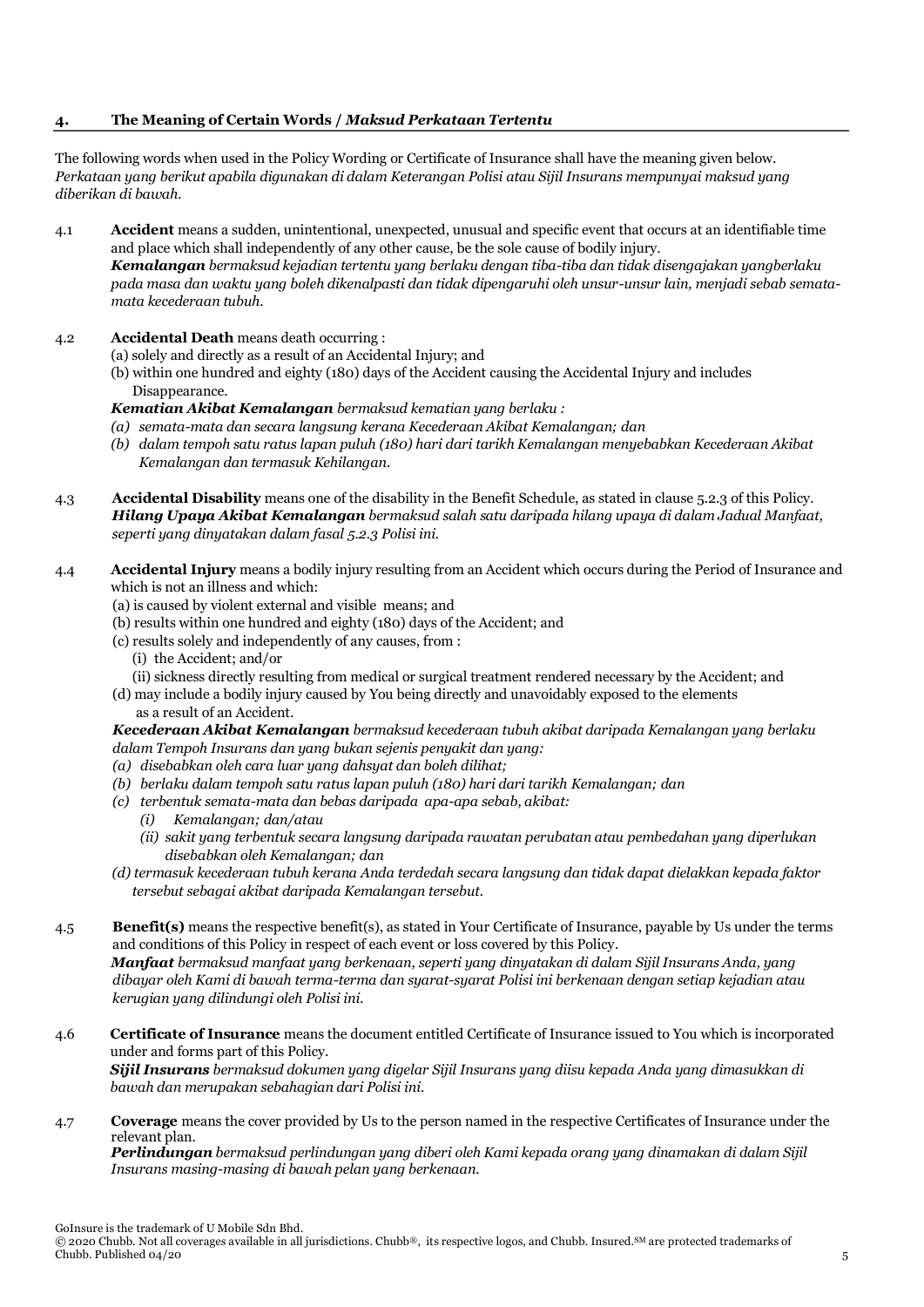4.8 **Disappearance** means if Your body has not been found within twelve (12) months from the date of the disappearance (of which a police report was made), sinking or wrecking of a transportation in which You were travelling on that date, We will presume that You have died as a result of an Accidental Injury, always provided that the said disappearance, sinking or wrecking of the conveyance occurred during the Period of Insurance.

*Kehilangan bermaksud jika mayat Anda tidak ditemui dalam tempoh dua belas (12) bulan dari tarikh kehilangan (di mana laporan polis telah dibuat), tenggelam atau ranapnya kenderaan yang Anda naiki dalam perjalanan pada tarikh tersebut, Kami menganggap Anda telah meninggal dunia akibat Kecederaan Akibat Kemalangan, dengan syarat Kehilangan tersebut, ketenggelaman atau ranapnya kenderaan berlaku semasa Tempoh Insurans.*

4.9 **Doctor** means a legally registered medical practitioner qualified and licensed to practice allopathic medicine and who, in rendering such treatment, is practising within the scope of his licensing and training in the geographical area of practice but shall not include You or Your relatives.

*Doktor bermaksud pengamal perubatan yang berdaftar secara sah yang layak dan berlesen untuk mengamalkan perubatan barat, dan yang memberikan rawatan tertentu, mengamalkannya mengikut skop pelesenan dan latihannya dalam bidang amalan geografi tetapi tidak termasuk Anda atau saudara-mara Anda.*

4.10 **Effective Date of Cover** means the time You pay the premium to Us, successfully enrolled into the Policy via weblink sent by the Policyholder upon validation of the subscriber and You are issued a Ceritifcate of Insurance. For renewal, the Effective Date of Cover is the date when the Coverage is renewed on a monthly basis from the Effective Date of Cover.

*Tarikh Mula Perlindungan bermaksud pada waktu Anda membayar premium kepada Kami, telah berjaya mendaftar ke dalam Polisi menerusi pautan web yang dihantar oleh Pemegang Polisi setelah pengesahan pelanggan dan Anda diisu dengan Sijil Insurans. Untuk pembaharuan, Tarikh Mula Perlindungan adalah tarikh apabila Perlindungan diperbaharui pada asas bulanan dari Tarikh Mula Perlindungan.* 

- 4.11 **Insured Person** means the subscriber of the Policyholder covered under the Policy, who is eligible for the cover provided under the Policy and to whom a Certificate of Insurance is issued.  *Orang Tertanggung bermaksud pelanggan Pemegang Polisi, yang dilindungi di bawah Polisi ini, yang layak untuk perlindungan yang diberi di bawah Polisi ini dan yang mana Sijil Insurans diisu.*
- 4.12 **Limb** includes a hand at or above the wrist or foot at or above the ankle. *Anggota termasuk sebelah tangan pada atau sebelah atas pergelangan tangan atau sebelah kaki pada atau sebelah atas buku lali.*

# 4.13 **Loss**:

- (a) in connection with a Limb, means permanent physical severance or permanent total loss of the use of the Limb; (b) in connection with the eye, means irrecoverable loss of all sight in the eye;
- (c) in connection with hearing, means entire and irrecoverable loss of hearing;
- (d) in connection with speech, means entire and irrecoverable loss of the ability to speak;

and in each case is caused by Accidental Injury and occurs within one hundred and eighty (180) days of the Accident causing the Accidental Injury.

# *Hilang:*

- *(a) berhubung dengan Anggota, bermaksud pengudungan fizikal secara tetap atau hilang penggunaan Anggota secara kekal dan menyeluruh;*
- *(b) berhubung dengan mata, bermaksud hilang penglihatan pada mata secara menyeluruh dan tidak boleh sembuh;*

*(c) berhubung dengan pendengaran, bermaksud hilang pendengaran secara menyeluruh dan tidak boleh sembuh; (d) berhubung dengan daya bertutur, hilang keupayaan untuk bertutur secara menyeluruh dan tidak boleh sembuh; dan dalam setiap kes disebabkan oleh Kecederaan Akibat Kemalangan dan berlaku dalam tempoh satu ratus lapan puluh (180) hari dari tarikh Kemalangan yang menyebabkan Kecederaan Akibat Kemalangan itu.* 

- 4.14 **Malaysian Resident** means Malaysia Citizen or Malaysia Permanent Resident.
- *Penduduk Malaysia bermaksud Warganegara Malaysia atau Penduduk Tetap Malaysia.*
- 4.15 **Medical Expenses** means usual, reasonable and customary Doctors' fees, hospitalisation fees, medical supplies and medications all of which must have been necessary and reasonably incurred in the medical or surgical treatment of Accidental Injury. The medical or surgical treatment must be administered by a Doctor within one (1) year after the date of the Accident causing the Accidental Injury, and the first expense must have been incurred within four (4) weeks of the date of the Accident.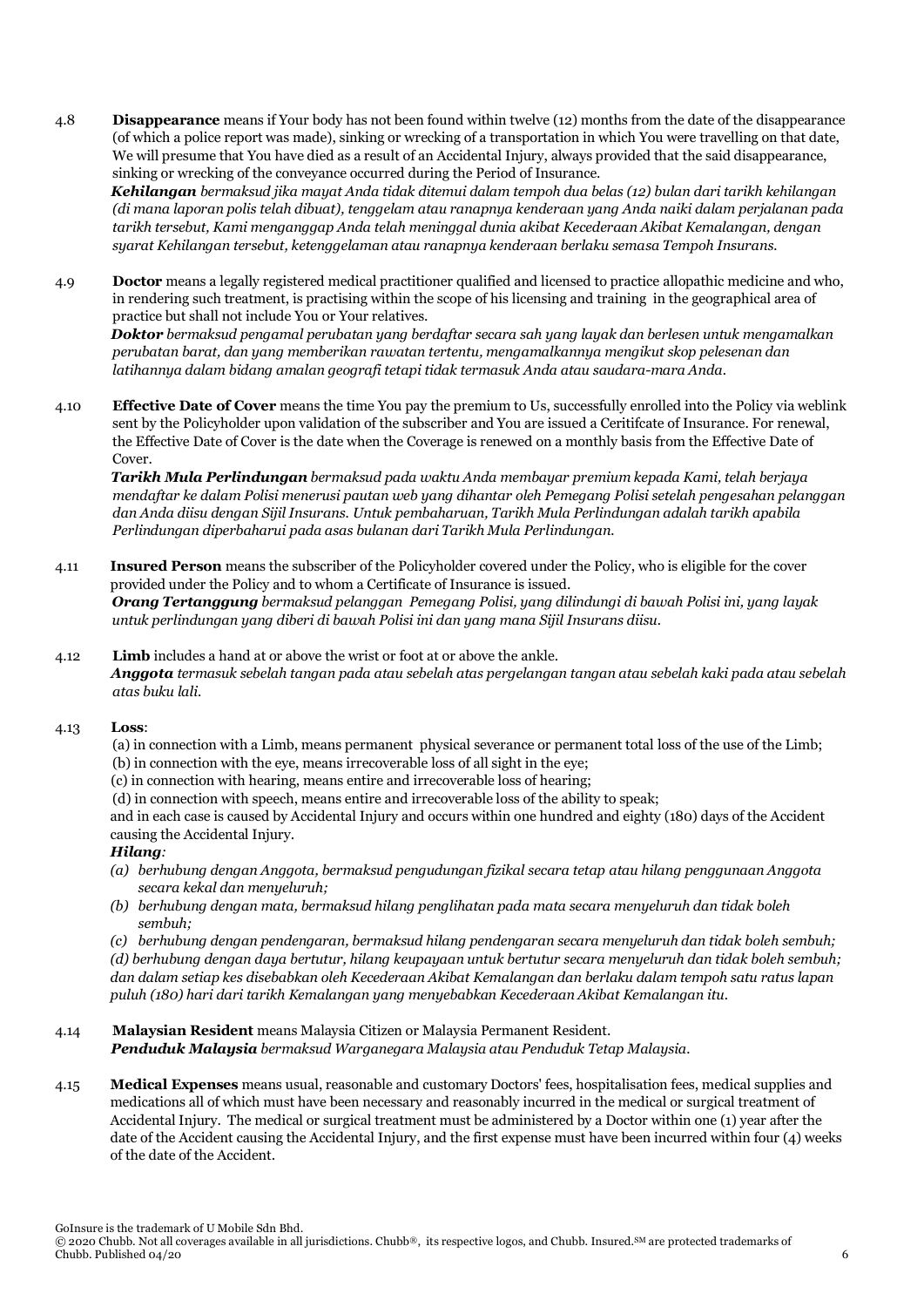*Perbelanjaan Perubatan bermaksud fi Doktor, fi penghospitalan, bekalan ubat dan perubatan yang biasa, munasabah dan lazim yang kesemuanya perlu dan sewajarnya ditanggung dalam rawatan perubatan atau pembedahan bagi Kecederaan Akibat Kemalangan. Rawatan perubatan atau pembedahan mesti dilakukan oleh Doktor dalam tempoh satu (1) tahun selepas tarikh Kemalangan yang menyebabkan Kecederaan Akibat Kemalangan, dan perbelanjaan pertama mesti ditanggung dalam tempoh empat (4) minggu dari tarikh Kemalangan.*

- 4.16 **Nominated Account** means the account to which premiums for this Policy are to be debited or charged. *Akaun Calonan bermaksud akaun untuk mendebitkan atau mengecaj premium bagi Polisi ini.*
- 4.17 **Period of Insurance** means the period starting from the Effective Date of Cover or the latest Renewal Date, whichever is later, until the expiry of the period for which the premium has been paid. *Tempoh Insurans bermaksud tempoh yang bermula dari Tarikh Mula Perlindungan atau Tarikh Pembaharuan yang terkini, mana-mana yang lebih kemudian, sehingga tarikh tamat tempoh di mana premium telah dibayar.*
- 4.18 **Permanent** means having lasted twelve (12) consecutive months and at the expiry of that period, being beyond hope of improvement. *Kekal bermaksud yang berlangsung selama dua belas (12) bulan berturut-turut dan pada tarikh tamat tempoh itu, tanpa ada harapan untuk sembuh.*
- 4.19 **Permanent Total Disablement** means disablement arising solely and directly from the Accidental Injury which, having lasted for at least twelve (12) consecutive months, will, in all probability, entirely prevent You from engaging in gainful employment of any and every kind for the remainder of Your life. *Hilang Upaya Secara Kekal dan Menyeluruh bermaksud hilang upaya yang timbul semata-mata dan secara langsung daripada Kecederaan Akibat Kemalangan, yang berlangsung sekurang-kurangnya dua belas (12) bulan berturut-turut, yang besar kemungkinan akan menghalang Anda sepenuhnya daripada melakukan apa-apa jenis pekerjaan yang menguntungkan sepanjang sisa hayat Anda.*
- 4.20 **Policy** means this Policy Wording and Certificate of Insurance describing the insurance contract between Us, the Policyholder and You. *Polisi bermaksud Keterangan Polisi ini dan Sijil Insurans yang menerangkan kontrak insurans di antara Kami, Pemegang Polisi dan Anda.*
- 4.21 **Policyholder** means U Mobile Sdn Bhd. *Pemegang Polisi bermaksud U Mobile Sdn Bhd.*
- 4.22 **Policy Wording** means this document. *Keterangan Polisi bermaksud dokumen ini.*
- 4.23 **Pre-Existing Medical Condition** means any condition that You have reasonable knowledge of prior to or at the Effective Date of Cover. You may be considered to have reasonable knowledge of a Pre-Existing Medical Condition where the condition is one for which:
	- (a) You have received or is receiving treatment;
	- (b) medical advice, diagnosis, care or treatment has been recommended;
	- (c) clear and distinct symptoms are or were evident; or
	- (d) its existence would have been apparent to a reasonable person in the circumstances.

*Keadaan Perubatan Prawujud bermaksud apa-apa keadaan yang Anda tahu sewajarnya sebelum atau pada Tarikh Mula Perlindungan. Anda dianggap sebagai mempunyai pengetahuan sewajarnya tentang keadaan perubatan prawujud itu apabila keadaan itu adalah yang:* 

- *(a) Anda pernah menerima atau sedang menerima rawatan;*
- *(b) nasihat perubatan, diagnosis, penjagaan atau rawatan telah disyorkan;*
- *(c) gejala yang jelas dan ketara pernah atau dapat dilihat dengan nyata; atau*
- *(d) kewujudannya dapat dilihat dengan jelas oleh orang yang sewajarnya dalam keadaan itu.*
- 4.24 **Renewal Date** means the Effective Date of Cover and subsequently, the same day of each successive month, on the expiry of the Period of Insurance.

*Tarikh Pembaharuan bermaksud Tarikh Mula Perlindungan dan selepas itu, hari yang sama pada setiap bulan berikutnya, pada tarikh tamat Tempoh Insurans.*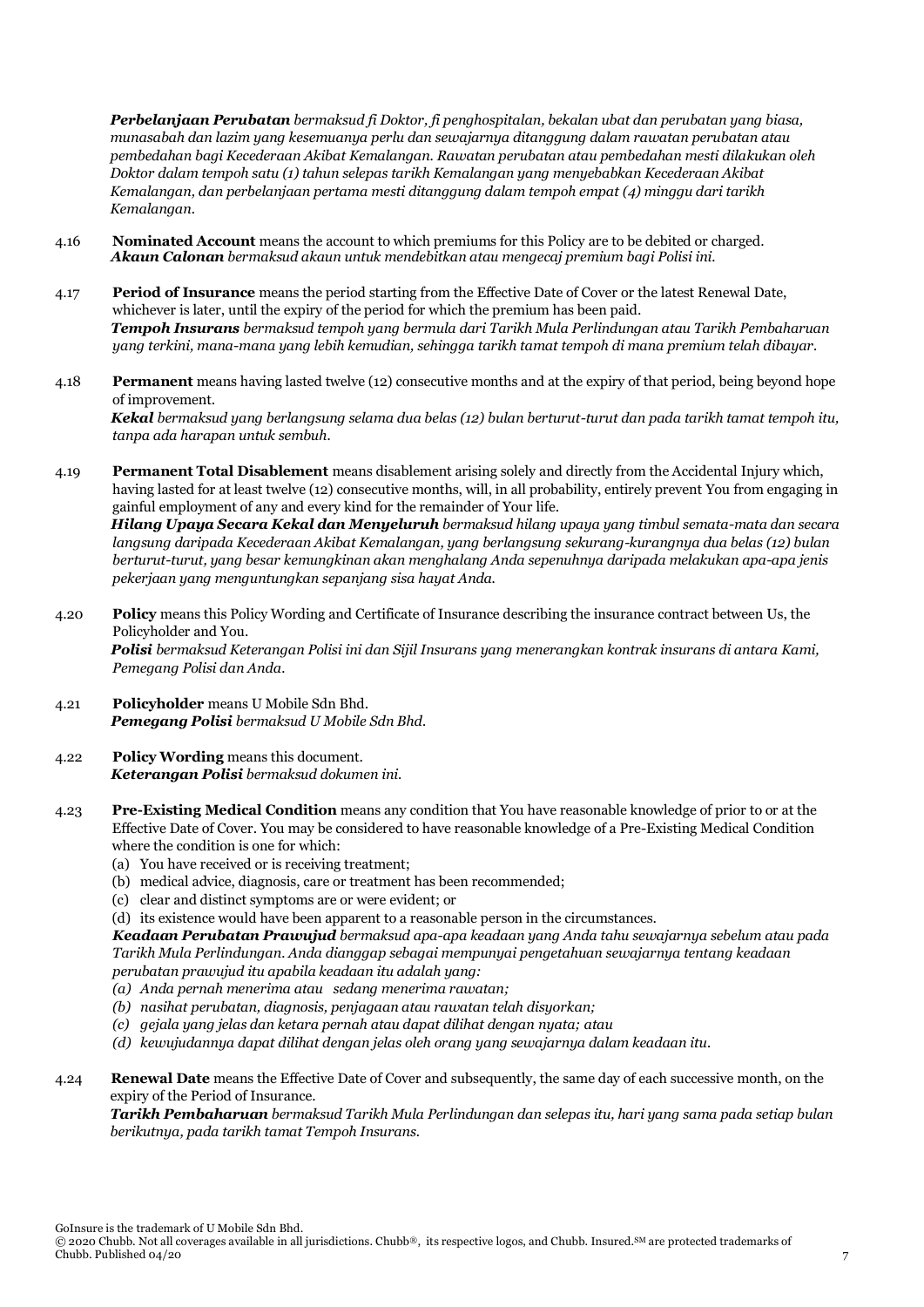- 4.25 **We/Us/Our** means Chubb Insurance Malaysia Berhad. *Kami bermaksud Chubb Insurance Malaysia Berhad.*
- 4.26 **You/Your** means the Insured Person. *Anda bermaksud Orang Tertanggung.*

# **5. Benefits /** *Manfaat*

# **5.1 Accidental Death Benefit /** *Manfaat Kematian Akibat Kemalangan*

5.1.1 In the event of Your Accidental Death, solely and directly as a result of an Accidental Injury which occurs during the Period of Insurance, We will pay to Your nominee or to the person We are required to pay under the law if there is no such nominee, the Accidental Death Benefit shown on the Certificate of Insurance current at the time of the Accident causing Your Accidental Death.

*Sekiranya Anda mengalami Kematian akibat Kemalangan, semata-mata dan secara langsung oleh Kecederaan akibat Kemalangan yang berlaku semasa Tempoh Insurans yang berkaitan, Kami akan membayar kepada penama Anda atau kepada orang yang Kami perlu bayar di bawah undang-undang jika tiada penama tertentu untuk Manfaat Kematian akibat Kemalangan yang dinyatakan di dalam Sijil Insurans yang terkini pada masa Kemalangan yang menyebabkan Kematian akibat Kemalangan Anda.* 

5.1.2 If the Accidental Death Benefit is payable because of a Disappearance, We will only pay if Your nominee or the person We are required to pay under the law gives Us a signed undertaking that these amounts will be repaid to Us, if it is later found that You did not die as a result of an Accidental Injury. *Jika Manfaat Kematian Akibat Kemalangan dibayar disebabkan oleh Kehilangan, Kami hanya akan membuat bayaran jika penama Anda atau orang yang Kami perlu bayar di bawah undang-undang memberi kepada Kami perjanjian bertandatangan bahawa jumlah ini akan dibayar balik kepada Kami, sekiranya kemudian didapati yang Anda tidak meninggal dunia kerana Kecederaan Akibat Kemalangan.*

# **5.2 Accidental Disability Benefit /** *Manfaat Hilang Upaya Akibat Kemalangan*

5.2.1 If You suffer an Accidental Disability as set out in the Benefit Schedule in clause 5.2.3, solely and directly as a result of an Accidental Injury and a Doctor certifies this, We will pay You the corresponding Accidental Disability Benefit shown on his/her Certificate of Insurance current at the time of the Accident causing the Accidental Injury.

*Jika Anda mengalami Hilang Upaya akibat Kemalangan seperti yang dinyatakan dalam Jadual Manfaat di bawah fasal 5.2.3, semata-mata dan secara langsung oleh Kecederaan akibat Kemalangan dan disahkan oleh Doktor, Kami akan membayar kepada Anda Manfaat Hilang Upaya seperti yang dinyatakan di dalam Sijil Insurans terkini pada masa Kemalangan yang menyebabkan Kecederaan akibat Kemalangan.* 

5.2.2 We will only pay You the Accidental Disability Benefit up to the percentage of limit below. *Kami hanya akan membayar kepada Anda Manfaat Hilang Upaya Akibat Kemalangan sehingga had peratusan di bawah.*

|  | 5.2.3 | The percentage of limit is as follows / Had peratusan adalah seperti berikut : |  |  |
|--|-------|--------------------------------------------------------------------------------|--|--|
|--|-------|--------------------------------------------------------------------------------|--|--|

| <b>Benefit Schedule / Jadual Manfaat</b>                 | Percentage of Limit / Had Peratusan |  |
|----------------------------------------------------------|-------------------------------------|--|
| Permanent Total Disablement                              | 100%                                |  |
| Hilang Upaya Secara Kekal dan Menyeluruh                 |                                     |  |
| Permanent Loss of two (2) Limbs                          | 100%                                |  |
| Hilang Secara Kekal dua (2) anggota                      |                                     |  |
| Permanent Loss of sight in two (2) eyes                  | 100%                                |  |
| Hilang Secara Kekal penglihatan dua (2) belah mata       |                                     |  |
| Permanent Loss of one (1) Limb and sight in one (1) eye  | 100%                                |  |
| Hilang Secara Kekal satu (1) Anggota dan penglihatan di  |                                     |  |
| satu (1) belah mata                                      |                                     |  |
| Permanent Loss of speech and hearing                     | 75%                                 |  |
| Hilang Secara Kekal daya pertuturan dan pendengaran      |                                     |  |
| Permanent Loss of one (1) Limb or sight in one (1) eye / | 50%                                 |  |
| Hilang Secara Kekal satu (1) Anggota atau penglihatan di |                                     |  |
| satu (1) belah mata                                      |                                     |  |

GoInsure is the trademark of U Mobile Sdn Bhd.

© 2020 Chubb. Not all coverages available in all jurisdictions. Chubb®, its respective logos, and Chubb. Insured.SM are protected trademarks of Chubb. Published 04/20 8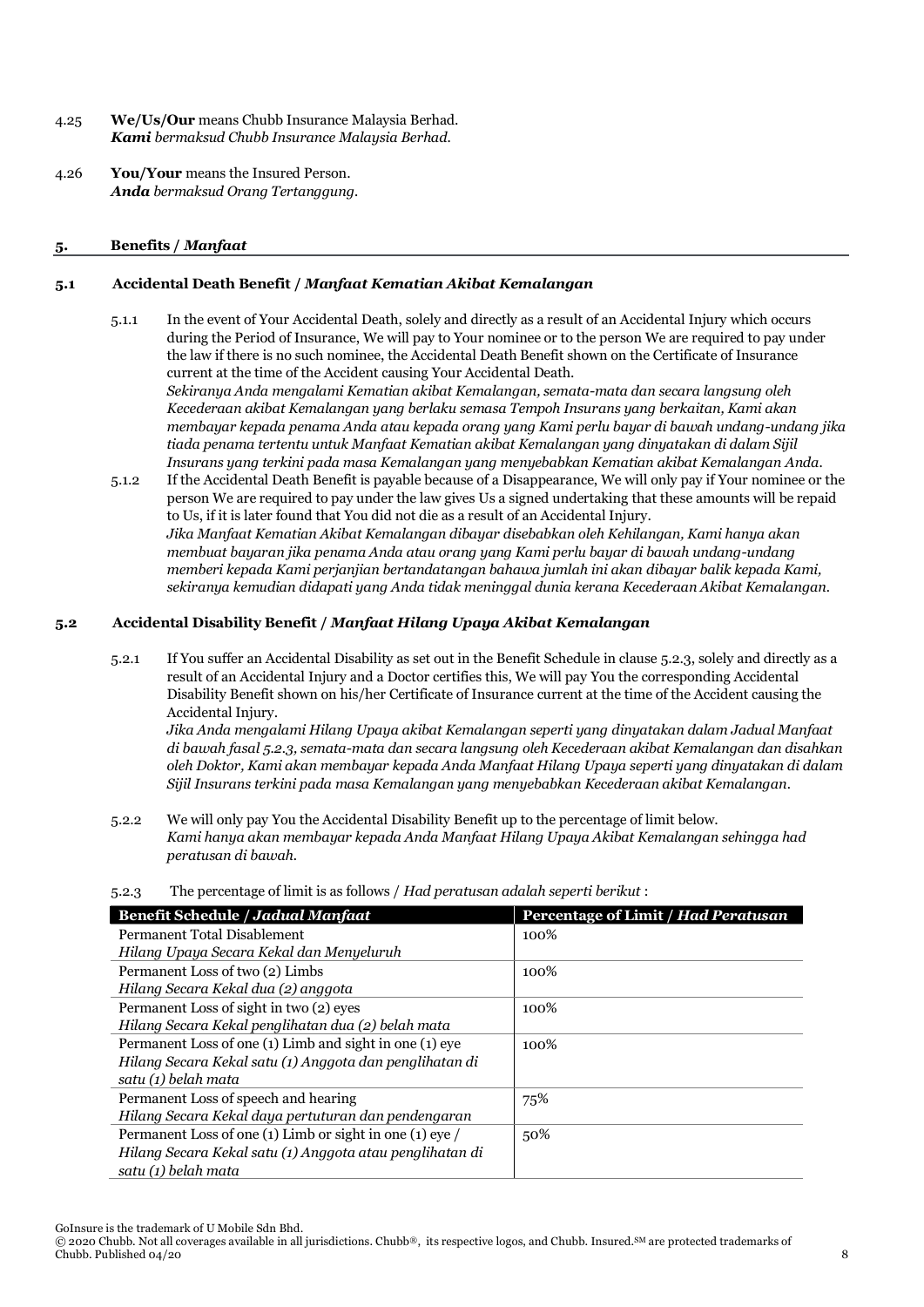| Permanent Loss of speech                                | 50% |
|---------------------------------------------------------|-----|
| Hilang Secara Kekal daya bertutur                       |     |
| Permanent Loss of hearing in both ears                  | 50% |
| Hilang Secara Kekal pendengaran kedua-dua belah telinga |     |
| Permanent Loss of hearing in one (1) ear                | 50% |
| Hilang Secara Kekal pendengaran satu (1) belah telinga  |     |

5.2.4 The maximum total amount We will pay under the Accidental Disability Benefit is the sum specified on Your Certificate of Insurance and taking into account the percentage of limit provided under clause 5.2.3 (depending on the nature of disablement) and no further Benefits are payable under the Coverage or any renewal or replacement policy thereafter.

*Jumlah penuh maksimum yang akan Kami bayar di bawah Manfaat Hilang Upaya Akibat Kemalangan adalah jumlah yang dinyatakan dalam Sijil Insurans Anda dan mengambilkira had peratusan yang terdapat di dalam fasal 5.2.3 (bergantung kepada sifat ketidakupayaan) dan tiada Manfaat seterusnya akan dibayar di bawah Perlindungan ini atau mana-mana pembaharuan atau penggantian polisi selepas itu.*

5.2.5 Any existing disability will be taken into account in assessing the amount of Accidental Disability Benefit payable. *Apa-apa hilang upaya yang sedia ada akan diambil kira dalam menilai jumlah Manfaat Hilang Upaya Akibat Kemalangan yang akan dibayar.*

# **5.3 Accidental Medical Expense Benefit /** *Manfaat Perbelanjaan Perubatan Akibat Kemalangan*

5.3.1 If You incur Medical Expenses solely and directly as a result of an Accidental Injury, We will pay, upon production of original invoices and/or receipts, up to the amount shown under the Accidental Medical Expense Benefit on the Certificate of Insurance, current at the time of the Accident causing the Accidental Injury.

*Jika Anda menanggung Perbelanjaan Perubatan semata-mata dan secara langsung kerana Kecederaan Akibat Kemalangan, Kami akan membuat bayaran apabila mengemukakan invois dan/atau resit asal, sehingga jumlah yang dinyatakan di bawah Manfaat Perbelanjaan Perubatan Akibat Kemalangan dalam Sijil Insurans Anda yang terkini pada masa Kemalangan yang menyebabkan Kecederaan Akibat Kemalangan itu.*

5.3.2 In the event You become entitled to a refund of all or part of such expenses from any other sources, We will only be liable for the excess of the amount recoverable from such other source. *Jika Anda didapati layak menerima pembayaran balik untuk semua atau sebahagian daripada perbelanjaan tersebut daripada mana-mana sumber lain, Kami hanya bertanggungjawab membayar jumlah lebihan yang boleh diterima balik dari mana-mana sumber lain tersebut.*

# **5.4 Bereavement Expenses Benefit /** *Manfaat Perbelanjaan Perkabungan*

5.4.1 If during the Period of Insurance You sustain Bodily Injury which results in Your death within three hundred and sixty five (365) days from the date of Accident, We will pay the Bereavement Expenses Benefit shown on the Certificate of Insurance to Your nominee or to the person We are required to pay under the law if there is no such nominee.

*Jika semasa Tempoh Insurans Anda mengalami Kecederaan Tubuh yang mengakibatkan kematian Anda dalam tiga ratus enam puluh lima (365) hari dari tarikh Kemalangan, Kami akan membayar Manfaat Perbelanjaan Perkabungan yang dinyatakan di dalam Sijil Insurans kepada penama Anda atau kepada orang yang Kami perlu bayar di bawah undang-undang jika tiada penama tertentu.*

# **5.5 Benefit Limitations /** *Had Manfaat*

5.5.1 The maximum amount per Benefit is the sum specified on Your Certificate of Insurance for that Benefit. If an Accidental Injury causes one or more of Accidental Death or Accidental Disability, We will only pay for one of them. We will pay for the one that gives the highest benefit and no further benefits are payable under this Policy or any renewal or replacement policy.

*Jumlah maksimum setiap Manfaat adalah jumlah yang dinyatakan dalam Sijil Insurans Anda untuk Manfaat tersebut.*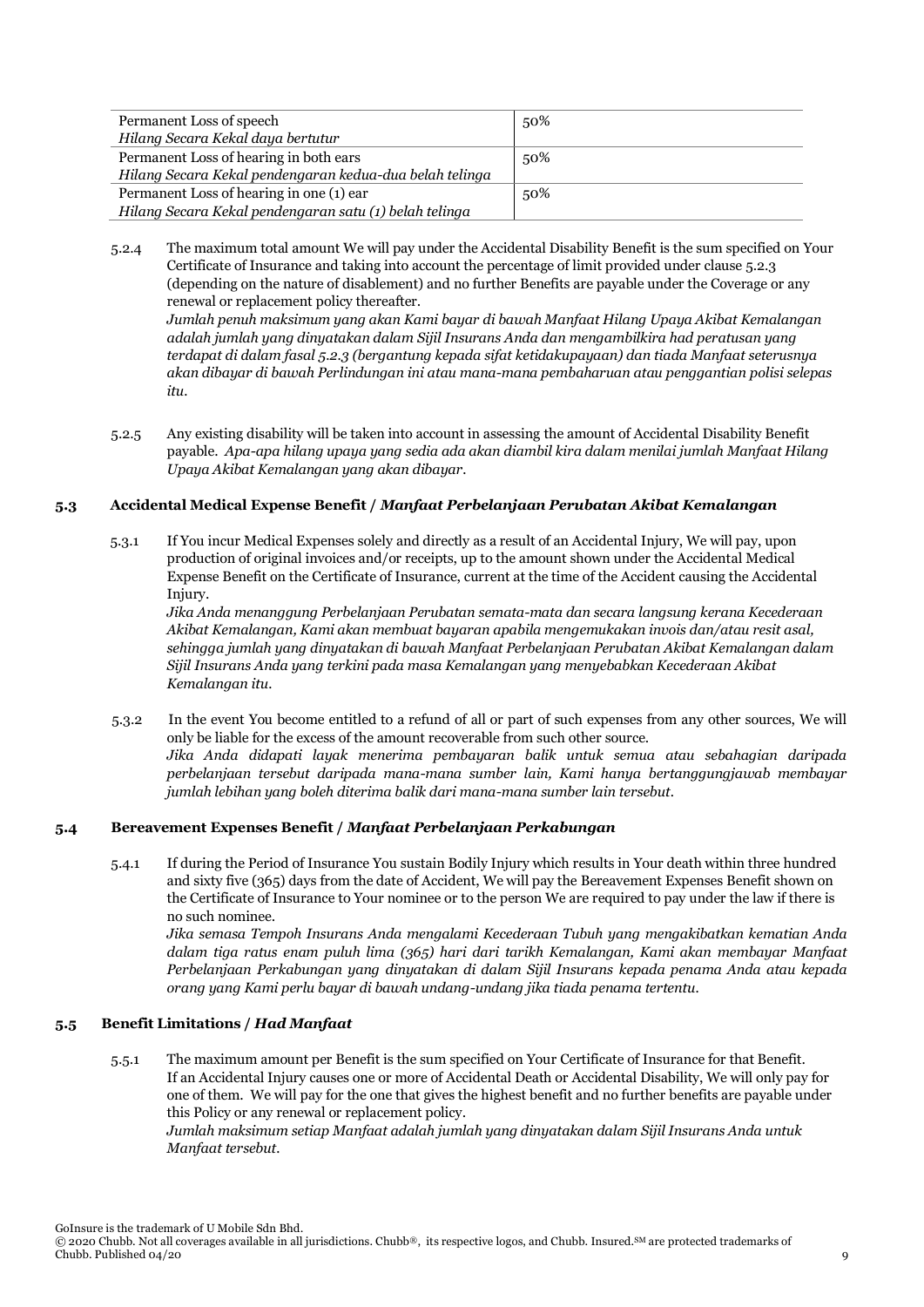*Jika Kecederaan Akibat Kemalangan menyebabkan satu atau lebih Kematian Akibat Kemalangan atau Hilang Upaya akibat Kemalangan, Kami akan membuat bayaran untuk satu daripadanya sahaja. Kami akan membuat bayaran bagi kehilangan yang memberikan manfaat tertinggi dan tiada manfaat selanjutnya akan dibayar di bawah Polisi ini atau apa-apa pembaharuan atau penggantian polisi.*

# **6. General Exclusions /** *Pengecualian Am*

- 6.1 This Policy will not apply to any Benefit arising directly or indirectly out of / *Polisi ini tidak terpakai untuk manamana Manfaat yang timbul secara langsung atau tidak langsung daripada :*
	- (a) deliberate self-inflicted injury, suicide or, criminal or illegal act; or *kecederaan diri yang disengajakan, membunuh diri, atau tindakan jenayah atau tindakan yang tidak dibenarkan oleh undang-undang; atau*
	- (b) You being under the influence of intoxicating liquor, including having a blood alcohol content over the prescribed legal limit whilst driving, or being under the influence of any other drug unless it was prescribed by a Doctor and taken in accordance with the Doctor's advice; or *Anda mabuk kerana minum minuman keras, termasuk kandungan alkohol darah melebihi had dibenarkan yang ditetapkan semasa memandu, atau khayal kerana apa-apa dadah lain, melainkan jika ia dipreskripsikan oleh Doktor dan diambil menurut nasihat Doktor; atau*
	- (c) You engaging in any professional sports, meaning You livelihood is substantially dependent on income received as a result of You playing sport; or *Anda terlibat dalam apa-apa sukan profesional, yakni punca pendapatan Anda bergantung sebahagian besarnya pada pendapatan yang diterima hasil daripada Anda terlibat dalam sukan;*
	- (d) You engaging in any motor sports as a rider, driver and/or a passenger; or *Anda terlibat dalam apa-apa sukan bermotor sebagai penunggang, pemandu dan/atau penumpang; atau*
	- (e) any consequences of, or You taking part in, any war (whether declared or not), invasion, civil war, riot or civil commotion; or

*apa-apa akibat daripada, atau Anda mengambil bahagian dalam, apa-apa perang (sama ada yang diisytiharkan atau tidak), serangan, perang saudara, rusuhan atau kekecohan awam; atau*

- (f) You engaging (on duty) in naval, military and/or air force, fireman, law enforcement services or operations, other than 'rukun tetangga' or community policing; or *Anda terlibat (semasa bertugas) dalam tentera laut, darat dan/atau udara, ahli bomba, perkhidmatan atau operasi penguatkuasaan undang-undang, selain daripada rukun tetangga atau polis komuniti; atau*
- (g) You being a pilot or crew member (on active duty) of any aircraft, or engaging in any aerial activity, including parachuting and hang-gliding, except as a passenger in any properly licensed aircraft; or *Anda menjadi juruterbang atau anak kapal (dalam tugas aktif) bagi mana-mana pesawat udara, atau terlibat dalam apa-apa aktiviti udara, termasuk payung terjun dan peluncuran gantung, kecuali sebagai penumpang dalam mana-mana pesawat udara yang dilesenkan sewajarnya; atau*
- (h) Pre-Existing Medical Conditions; or *Keadaan Perubatan Prawujud; atau*
- (i) illness, disease, bacterial or viral infection, even if contracted by accident, other than bacterial infection that is the direct result of an accidental cut or wound or accidental food poisoning; or *sakit, penyakit, jangkitan bakteria atau virus, walaupun jika dijangkiti secara tidak sengaja, selain jangkitan bakteria yang terhasil secara langsung daripada luka yang tidak disengajakan atau keracunan makanan yang tidak disengajakan; atau*
- (j) diseases transmitted through mosquito or insect bites including but not limited to dengue, malaria, Japanese encephalitis or chikungunyah; or *penyakit yang dijangkiti melalui gigitan nyamuk atau serangga termasuk tetapi tidak terhad kepada denggi, malaria, Japanese encephalitis atau chikungunyah; atau*
- (k) any condition which is, results from or is a complication of infection with a venereal disease; or *apa-apa keadaan, yang terhasil daripada atau komplikasi jangkitan dengan penyakit hubungan kelamin; atau*
- (l) any condition which is, results from or is a complication of congenital conditions or deformities; or *apa-apa keadaan, yang terhasil daripada atau komplikasi keadaan atau kecacatan sejak lahir; atau*
- (m) any condition which is, results from or is a complication of geriatric or psycho-geriatric or psychiatric condition, stress, anxiety and depression; or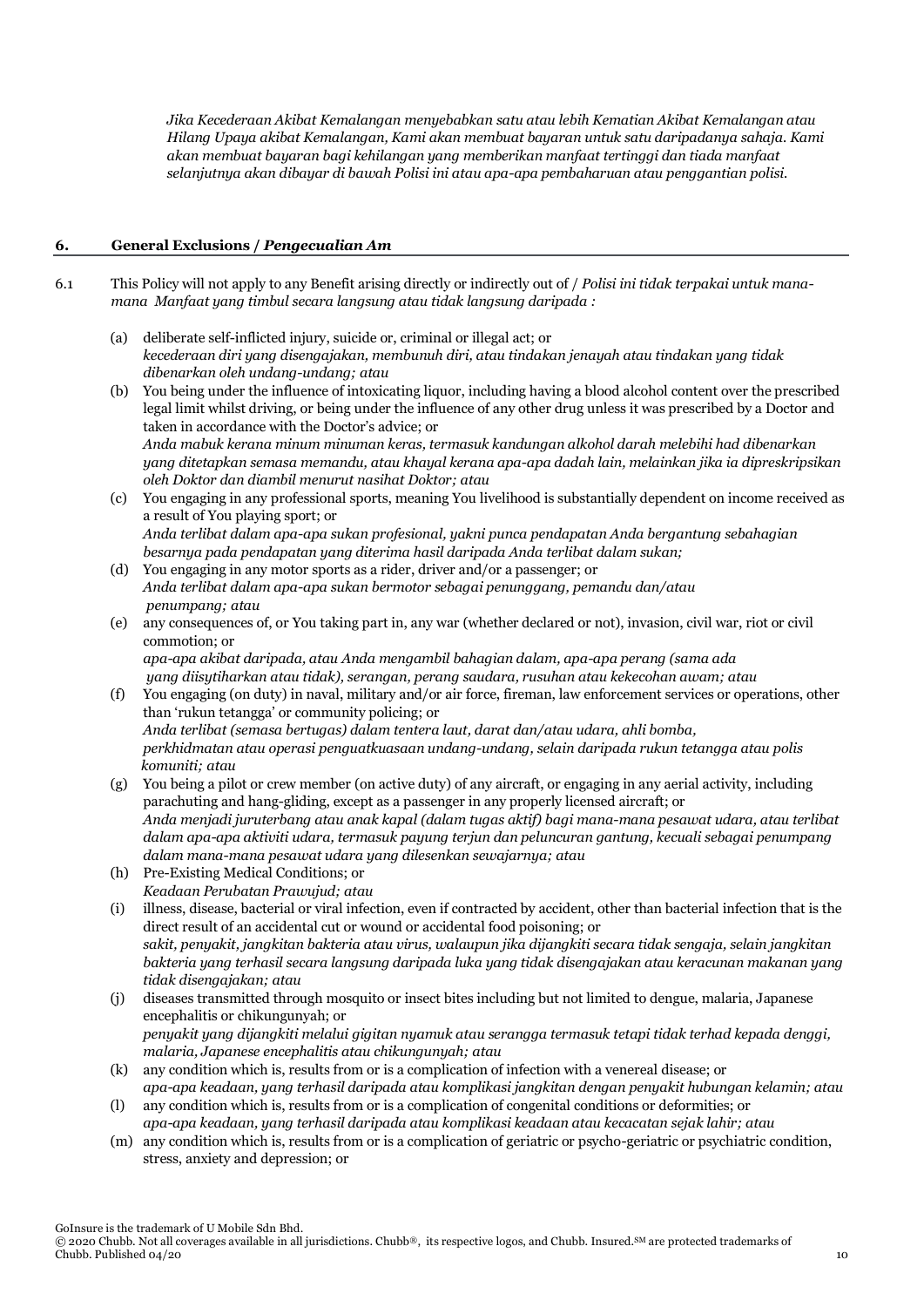*apa-apa keadaan, yang terhasil daripada atau komplikasi keadaan geriatrik atau psikogeriatrik atau psikiatrik, stres, keresahan dan kemurungan; atau*

- (n) any condition which is, results from or is a complication of pregnancy, childbirth, miscarriage or abortion; or *apa-apa keadaan, yang terhasil daripada atau komplikasi kehamilan, kelahiran, keguguran atau pengguguran; atau*
- (o) acupuncture treatment. *rawatan akupunktur.*
- **6.2** Sanctions Exclusions Applicable to This Policy / *Pengecualian Sekatan Yang Berkenaan Polisi Ini*

This insurance does not apply to the extent that trade or economic sanctions or other laws or regulations prohibit Us from providing insurance, including but not limited to, the payment of claims. All other terms and conditions of the Policy remain unchanged.

*Polisi ini tidak terpakai sehingga takat sekatan perdagangan atau ekonomi atau undang-undang atau peraturan lain yang melarang Kami daripada memberi insurans, termasuk tetapi tidak terhad kepada, bayaran tuntutan. Semua terma-terma dan syarat-syarat lain Polisi ini kekal tidak berubah.*

Chubb Insurance Malaysia Berhad is a subsidiary/branch of a US company and Chubb Limited, a NYSE listed company. Consequently, Chubb Insurance Malaysia Berhad is subject to certain US laws and regulations in addition to EU, UN and Malaysia sanctions restrictions which may prohobit it from providing cover or paying claims to certain individuals or entities or insuring certain types of activities related to certain countries such as Cuba.

*Chubb Insurance Malaysia Berhad adalah anak syarikat/cawangan sebuah syarikat Amerika Syarikat dan Chubb Limited, sebuah syarikat yang tersenarai di NYSE. Oleh itu, Chubb Insurance Malaysia Berhad adalah tertakluk kepada undang-undang dan peraturan Amerika Syarikat yang tertentu, selain daripada sekatan EU, UN dan Malaysia yang boleh menghalangnya daripada memberikan perlindungan atau membayar tuntutan kepada individu atau entiti yang tertentu atau memberi perlindungan kepada beberapa jenis aktiviti yang tertentu yang berkenaan dengan negara-negara tertentu seperti Cuba.*

# **7. General Conditions /** *Syarat-syarat Am*

# **7.1 Where does Your Policy apply? /** *Bilakah Polisi Anda terpakai?*

- 7.1.1 This Policy insures You twenty-four (24) hours a day anywhere in the world. / *Polisi ini melindungi Anda dua puluh empat (24) jam sehari di mana-mana sahaja di seluruh dunia.*
- 7.1.2 We only agree to provide the cover under this Policy in consideration of the premium that You have paid or agreed to pay. / *Kami hanya bersetuju menyediakan perlindungan di bawah Polisi ini sebagai balasan bagi premium yang telah dibayar oleh Anda atau bersetuju untuk bayar.*
- 7.1.3 The Certificate of Insurance issued by Us under this Policy is deemed to be incorporated into and forms part of this Policy. / *Sijil Insurans yang Kami keluarkan di bawah Polisi ini hendaklah dianggap sebagai telah dimasukkan ke dalam atau membentuk sebahagian daripada Polisi ini.*

# **7.2 Alterations /** *Pindaan*

7.2.1 We reserve the right to amend the terms and provisions of this Policy by giving You and/or the Policyholder with reasons for the amendment and a thirty (30) days prior notice through electronic communication or Your last known address in Our records, and such amendment will be applicable from the expiry of the said notice period PROVIDED THAT such amended terms and provisions (save and except for those required under the law, court orders or pursuant to guidelines issued by regulatory or other relevant authorities) are first agreed by the Policyholder. No alteration to this Policy shall be valid unless Authorised by Us and such approval is endorsed thereon. / *Kami mempunyai hak untuk meminda syarat-syarat dan peruntukan Polisi ini dengan memberikan Anda dan/atau Pemegang Polisi notis tiga puluh (30) hari terlebih dahulu dan dengan alasan untuk pindaan tersebut menerusi komunikasi elektronik atau alamat Anda yang terkini di dalam rekod Kami, dan pindaan tersebut akan digunakan dari penamatan tempoh notis tersebut DENGAN SYARAT terma-terma dan peruntukan yang dipinda (kecuali yang diperlukan di bawah undang-undang, perintah mahkamah atau menurut garis panduan yang diisu oleh pihak berkuasa kawal selia atau lain lain yang*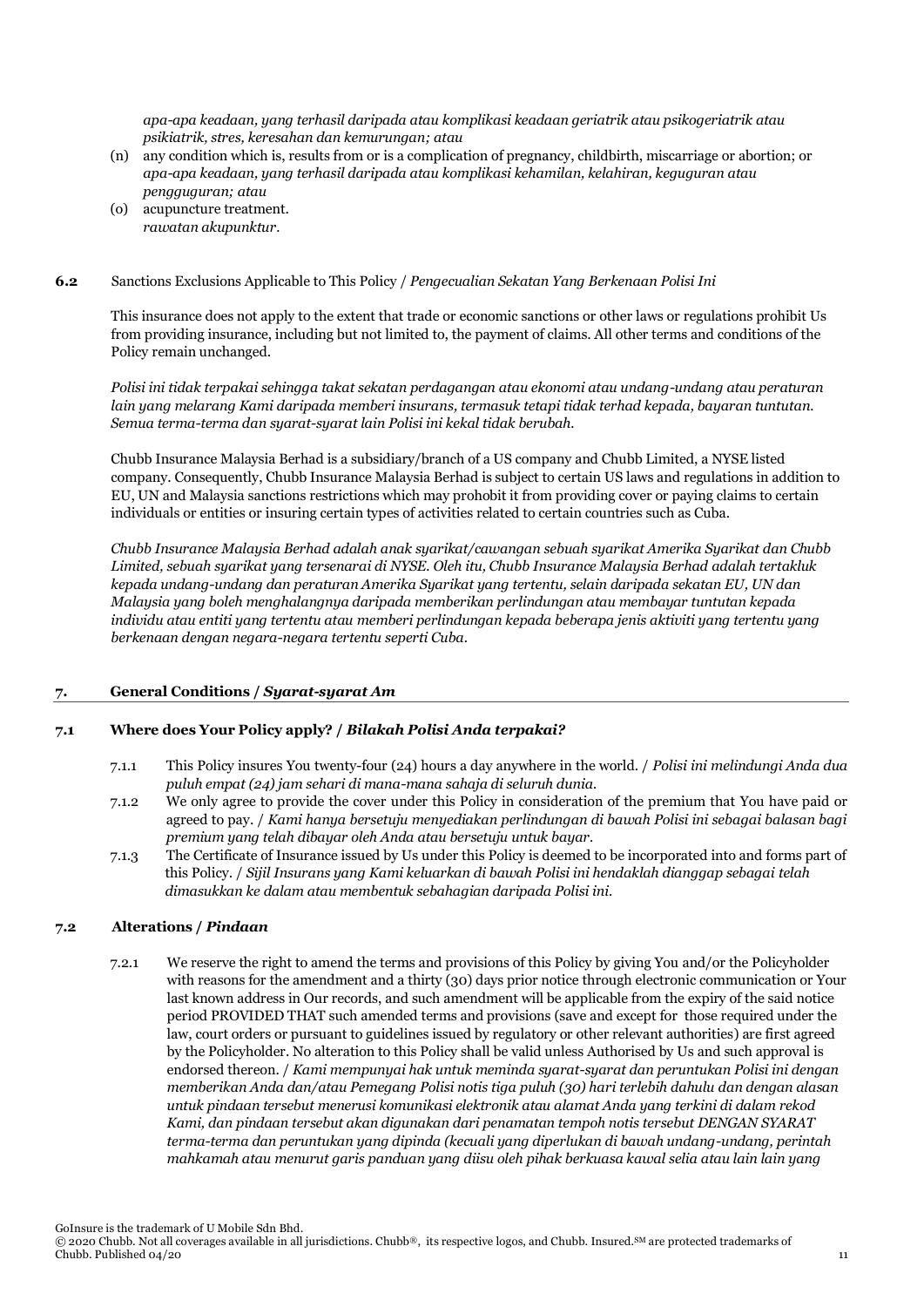*berkaitan) adalah pertama disetujui oleh Pemegang Polisi. Tiada pindaan ke atas Polisi ini adalah sah melainkan diberi Kuasa oleh Kami dan kelulusan tersebut hendaklah dipinda.*

# **7.3 Laws of Malaysia /** *Undang-undang Malaysia*

7.3.1 Your Policy is governed by the laws of Malaysia. / *Polisi Anda dikawal oleh undang-undang Malaysia.*

# **7.4 Malaysia Currency /** *Mata Wang Malaysia*

7.4.1 All payments by You to Us and by Us to You or any other person under Your Policy must be in Ringgit Malaysia. In the event claims are submitted in a foreign currency, it will be paid in Ringgit Malaysia at the exchange rate prevailing at the material time of loss. / *Semua bayaran yang dibuat oleh Anda kepada Kami atau Kami kepada Anda atau orang yang lain di bawah Polisi Anda mestilah di dalam Ringgit Malaysia. Jika tuntutan diserahkan dalam matawang asing, ia akan dibayar dalam Ringgit Malaysia di kadar penukaran pada masa kehilangan.* 

# **7.5 Premium /** *Premium*

- 7.5.1 Premiums payable on this Policy are not guaranteed and We reserve the right to amend the premium by giving You thirty (30) days written notice of any change to Your address on file. / *Premium yang dibayar bagi Polisi ini tidak dijamin dan Kami berhak meminda premium dengan memberikan notis bertulis tiga puluh (30) hari kepada Anda tentang apa-apa perubahan ke alamat yang terdapat dalam fail Kami.*
- 7.5.2 If You are a postpaid subscriber of the Policyholder, the premium will be collected by the Policyholder and reflected in Your postpaid bill. If You are a prepaid subscriber of the Policyholder, the premium payment will be deducted from Your mobile phone airtime balance. / *Jika Anda adalah pelanggan pascabayar Pemegang Polisi, premium yang dikumpul oleh Pemegang Polisi dan ditunjukkan di dalam bil pascabayar Anda. Jika Anda adalah pelanggan prabayar Pemegang Polisi, bayaran premium akan ditolak dari baki waktu udara telefon mudahalih Anda.*
- 7.5.3 Notwithstanding any other condition in this Policy but subject to clauses 7.5.4 and 7.6, it is hereby agreed and declared that the total premium due must be paid and actually received in full by Us (or the intermediary through whom this Policy was effected) on or before the Effective Date of Cover or the relevant Renewal Date. / *Tanpa menjejaskan apa-apa syarat lain dalam Polisi ini tetapi tertakluk pada fasal 7.5.4 dan 7.6, dengan ini dipersetujui dan diperakui bahawa jumlah premium yang perlu dijelaskan mesti dibayar dan diterima dalam jumlah penuh oleh Kami (atau orang tengah yang melaluinya Polisi ini dikuatkuasakan) pada atau sebelum Tarikh Mula Perlindungan atau Tarikh Pembaharuan yang berkenaan.*
- 7.5.4 In the event that the total premium due is not paid and actually received in full by Us (or the intermediary through whom this Policy was effected) on or before the Effective Date of Cover or Renewal Date, respectively, then the Policy or the renewal Policy, as the case may be, shall be deemed to be cancelled immediately and no benefits whatsoever shall be payable by Us. Any payment received thereafter shall be of no effect whatsoever on the cancellation of the Policy or the renewal Policy. */ Jika jumlah premium yang perlu dijelaskan tidak dibayar dan diterima dengan penuh oleh Kami (atau orang tengah yang Polisi ini dikuatkuasakan melaluinya) pada atau sebelum Tarikh Mula Perlindungan atau Tarikh Pembaharuan, masing-masing, maka Polisi atau Polisi pembaharuan, mengikut mana-mana yang berkenaan, adalah dianggap sebagai telah dibatalkan serta-merta dan tidak ada manfaat akan Kami bayar. Apa-apa bayaran yang diterima selepas itu tidak memberikan apa-apa kesan pada pembatalan Polisi atau Polisi pembaharuan.*

# **7.6 Misstatement or Omission of Relevant Fact /** *Salah Nyata atau Peninggalan Fakta Yang Berkenaan*

7.6.1 If :

- (a) any answer or representation by You, before this Policy or any coverage is entered into, varied or renewed, in or to any enrolment form or declaration or query, has been deliberately or recklessly incorrectly stated in any respect; or
- (b) before this Policy or any coverage is entered into, varied or renewed, You have failed to disclose any fact You knew to be relevant to Our decision on whether to accept the risk or not and the rates and terms to be applied; or
- (c) any claim made shall be fraudulent or exaggerated, or if any false declaration or statement shall be made in support of such claim;
- then in any of the above cases, the affected Certificate of Insurance shall be void.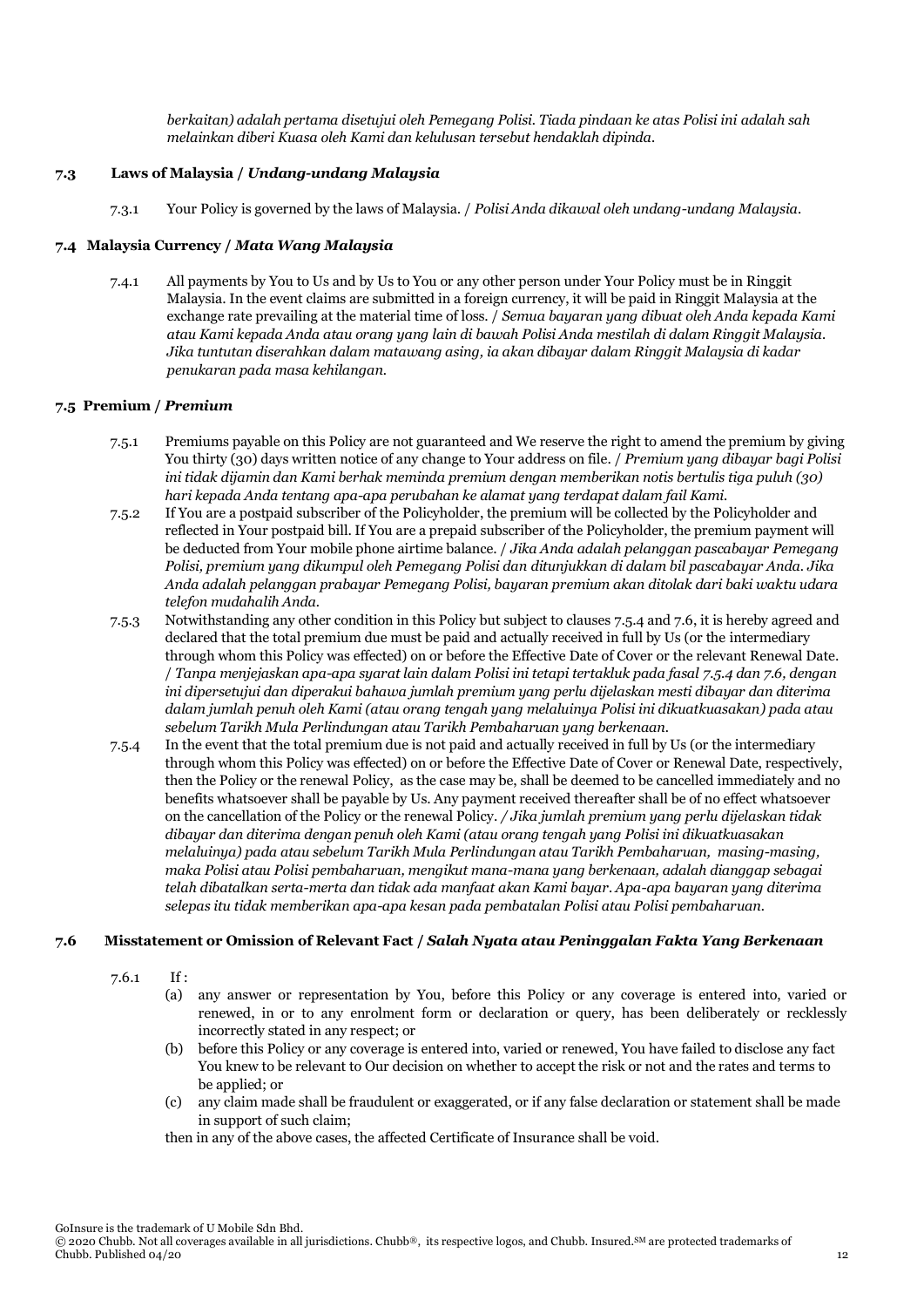*Sekiranya :* 

- *(a) apa-apa jawapan atau perwakilan oleh Anda, sebelum Polisi ini atau apa-apa perlindungan dimasukkan, berbeza atau diperbaharui, di dalam atau kepada apa-apa borang pendaftaran atau pengisytiharan atau pertanyaan, telah dinyatakan dengan tidak betul secara sengaja atau melulu di dalam apa-apa perkara; atau;*
- *(b) sebelum Polisi ini atau apa-apa perlindungan dimasukkan, berbeza atau diperbaharui, Anda telah gagal untuk mendedahkan apa-apa fakta yang Anda ketahui yang berkaitan dengan keputusan Kami samada untuk menerima risiko itu atau tidak dan kadar dan terma-terma yang akan dikenakan; atau*
- *(c) apa-apa tuntutan yang dibuat adalah satu penipuan atau ditokok tambah, atau sekiranya apa-apa pengisytiharan atau kenyataan yang dibuat didapati adalah palsu atau sebagai penipuan untuk menyokong tuntutan tersebut;*

*maka dalam mana-mana kes di atas, Sijil Insurans yang terlibat adalah tidak sah.*

#### **7.7 Legal Proceedings /** *Prosiding Undang-undang*

7.7.1 No action at law or in equity shall be brought to recover on this Policy prior to expiration of sixty (60) days after written proof of loss has been furnished in accordance with the requirements of this Policy. If You shall fail to supply the requisite proof of loss as stipulated by the terms, provisions and conditions of the Policy, You may, within a grace period of one calendar year from the time that the written proof of loss to be furnished, submit the relevant proof of loss to Us with cogent reason(s) for the failure to comply with the Policy terms, provisions and conditions. The acceptance of such proof shall be at Our sole and entire discretion. After such grace period has expired, We will not accept, for any reason whatsoever, such written proof of loss. / *Tindakan undang-undang atau ekuiti tidak boleh dibawa ke mahkamah untuk mendapatkan semula Polisi ini sebelum tamat tempoh enam puluh (60) hari selepas bukti kerugian bertulis diberikan menurut keperluan Polisi ini. Jika Anda gagal memberikan bukti kerugian yang diperlukan itu seperti yang ditetapkan oleh terma, peruntukan dan syarat dalam Polisi ini, maka Anda boleh, dalam tempoh tangguh selama satu tahun kalendar dari tarikh bukti kerugian bertulis itu sepatutnya diberikan, mengemukakan bukti kerugian yang berkaitan kepada Kami dengan alasan yang meyakinkan kerana gagal mematuhi terma, peruntukan dan syarat Polisi ini. Penerimaan bukti tersebut adalah sepenuhnya atas budi bicara mutlak Kami. Selepas tamat tempoh tangguh, Kami tidak akan menerima, atas apa jua alasan, bukti kerugian bertulis tersebut.*

#### **7.8 Subrogation /** *Subrogasi*

7.8.1 If We shall become liable to make any payment under this Policy, We shall be subrogated to the extent of such payment to all Your rights and remedies against any party and shall be entitled at Our own expense to sue in Your name. You shall give or cause to be given to Us all such assistance in your power as We shall require to secure the rights and remedies and at Our request shall execute or cause to be executed all documents necessary to enable Us to effectively bring the suit in Your name. / *Jika Kami bertanggungan untuk membuat apa-apa pembayaran di bawah Polisi ini, Kami akan disubrogasikan setakat pembayaran bagi semua hak dan remedi Anda terhadap mana-mana pihak dan Kami berhak atas perbelanjaan Kami untuk mengeluarkan saman atas nama Anda. Anda hendaklah memberikan atau memastikan semua bantuan di bawah kuasa anda diberikan kepada Kami seperti yang Kami perlukan untuk menjamin hak dan remedi dan atas permintaan Kami melaksanakan atau memastikan semua dokumen yang diperlukan dilaksanakan bagi membolehkan Kami mengambil tindakan undang-undang secara berkesan atas nama Anda.*

#### **7.9 Administrator of Policy /** *Pentadbir Polisi*

7.9.1 The Policyholder is assisting Us to facilitate the administration of the Policy, including collecting the premiums from You and passing the premiums to Us. For clarity, the Policyholder does not make any underwriting decisions including who can be covered or the terms of the Coverage nor is the Policyholder responsible for the claim process and any dispute resolution under the Policy. To the extent permitted by law, the Policyholder excludes all liability (including negligence, whether direct, indirect or consequential) arising out of or in connection with the Policy save that the Policyholder shall charge all premiums payable by You under this Policy on or before the commencement of Your Coverage and shall be responsible to remit such premium to Us. / *Pemegang Polisi membantu Kami untuk memudahkan pentadbiran Polisi, termasuk mengumpul premium dari Anda dan menghantarkan premium kepada Kami. Untuk kejelasan, Pemegang Polisi tidak membuat apa-apa keputusan penanggungan termasuk siapa boleh dilindungi atau termaterma Perlindungan dan Pemegang Polisi juga tidak bertanggungjawab untuk proses tuntutan dan*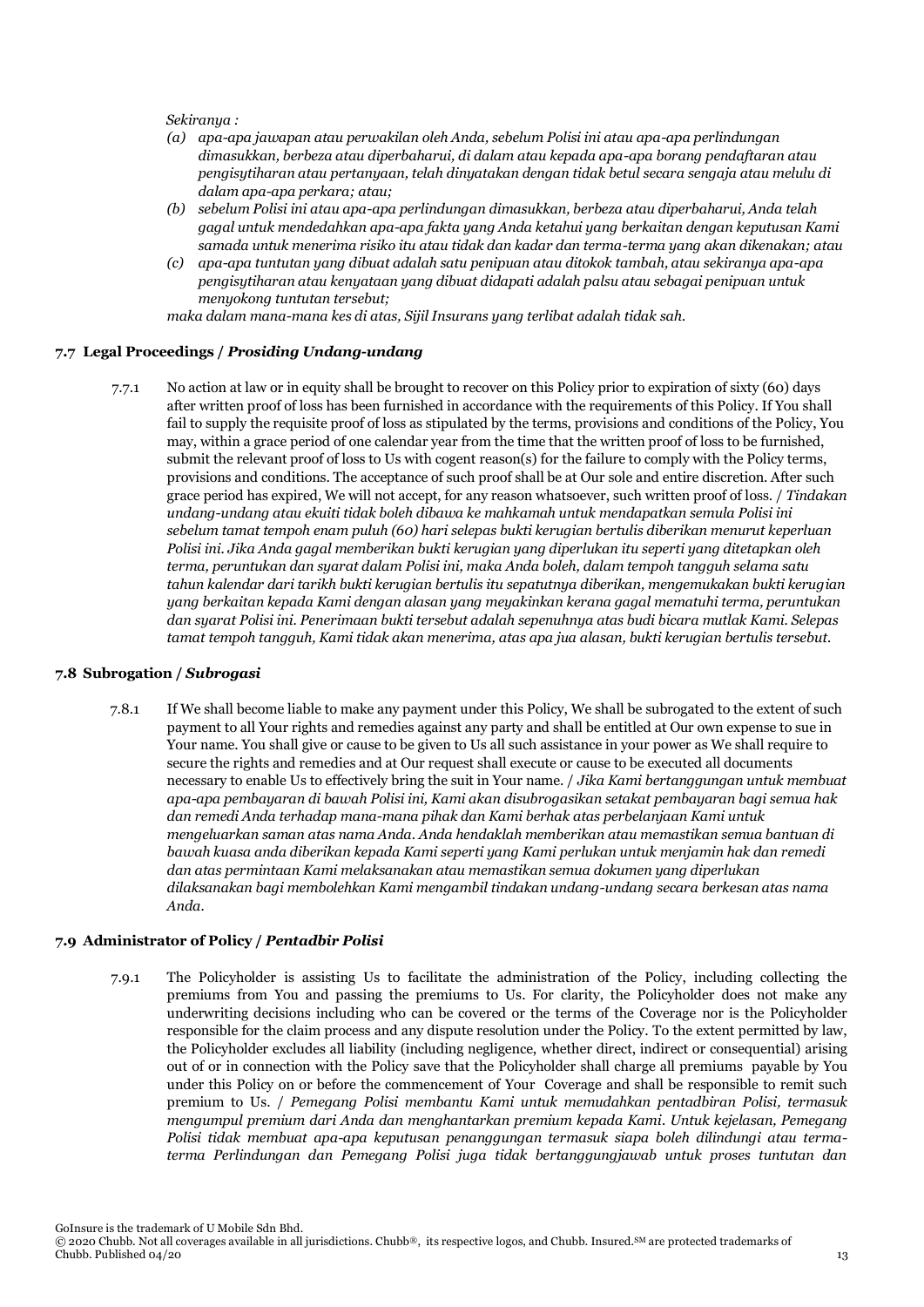*sebarang penyelesaian pertikaian di bawah Polisi ini. Setakat yang dibenarkan oleh undang-undang, Pemegang Polisi mengecualikan semua liabiliti (termasuk kecuaian, sama ada secara langsung, tidak langsung atau berbangkit) yang timbul dari atau berkaitan dengan Polisi ini, kecuali Pemegang Polisi akan mengenakan semua premium yang perlu dibayar oleh Anda di bawah Polisi ini pada atau sebelum Perlindungan Anda bermula dan akan bertanggungjawab untuk membuat bayaran premium kepada Kami.* 

#### **7.10 Notice /** *Notis*

- 7.10.1 Every notice and communication to Us shall be in writing and sent to Us. Subject to clause 7.2.1 above, no alterations in the terms of this Policy or any endorsement thereon, will be held valid unless the same is signed or initialled by Our authorised representative. / *Setiap notis dan komunikasi kepada Kami hendaklah secara bertulis dan dihantar kepada Kami. Tertakluk kepada fasal 7.2.1 di atas, tiada perubahan di dalam terma Polisi ini atau apa-apa endorsmen selepas itu, akan ditanggung sah kecuali hanya yang sama ditandatangani atau menandatangani dengan huruf pertama dari wakil berkuasa Kami.*
- 7.10.2 Every notice and communication by Us shall be in writing and sent by electronic communication or the last known address in Our records. / *Semua notis dan komunikasi oleh Kami akan diberi secara bertulis dan dihantar oleh komunikasi elektronik atau alamat terakhir di dalam rekod Kami.*

#### **7.11 Upgraded Policies /** *Peningkatan Polisi*

7.11.1 If the eligible Benefits to You under the terms of this Policy be increased while it is in force or at the time of renewal or replacement and if You shall have been afflicted with disability prior to or at the time the Benefits were increased, the limits of Benefits payable in respect of such disability shall not exceed the limit of Benefits prior to the date the Benefits were upgraded. / *Jika Manfaat yang layak kepada Anda di bawah syarat Polisi ini ditingkatkan selagi ia berkuat kuasa atau ketika pembaharuan atau penggantian dan jika Anda mengalami Hilang Upaya sebelum atau pada masa Manfaat ditingkatkan, maka had Manfaat yang perlu dibayar berhubung dengan Hilang Upaya tersebut tidak boleh melebihi had Manfaat sebelum tarikh Manfaat tersebut ditingkatkan.*

#### **7.12 Portfolio Withdrawal Condition /** *Syarat Penarikan Balik Portfolio*

- 7.12.1 We reserve the right to cancel the portfolio as a whole if We decide to discontinue the underwriting of this insurance product. / *Kami mempunyai hak untuk membatalkan portfolio secara keseluruhan jika Kami memutuskan untuk tidak lagi menanggung jamin produk insurans ini.*
- 7.12.2 Cancellation of the portfolio as a whole shall be given by written notice to the Policyholder and You and We will run off all policies to the expiry of the period of cover within the portfolio. A 30-day written notice will be provided before the cancellation is effective. / *Pembatalan portfolio secara keseluruhan akan diberikan melalui notis bertulis kepada Pemegang Polisi dan Anda dan Kami akan menghentikan semua polisi hingga ke tarikh tamat tempoh perlindungan dalam portfolio. Notis bertulis tiga puluh (30) hari akan diberikan sebelum pembatalan tersebut berkuat kuasa.*

#### **7.13 Period of Cover and Renewal /** *Tempoh Perlindungan dan Pembaharuan*

7.13.1 This Coverage shall become effective from the Effective Date of Cover or Renewal Date until the expiry of the period for which premium has been paid. At the Renewal Date, this Policy is renewable at the premium rates in effect at that time and any changes in the renewal premium shall be notified by Us in writing at least thirty (30) days before change is effective. / *Perlindungan ini akan berkuat kuasa dari Tarikh Mula Perlindungan atau Tarikh Pembaharuan hingga tamat tempoh, iaitu apabila premium telah dibayar. Pada Tarikh Pembaharuan, Polisi ini diperbaharui pada kadar premium yang berkuat kuasa pada ketika itu dan apaapa perubahan dalam premium pembaharuan akan Kami maklumkan secara bertulis sekurang-kurangnya tiga puluh (30) hari sebelum perubahan tersebut berkuat kuasa.*

The Coverage is renewable at Our option. Application for change of Benefits to a higher plan can only be made on renewal and is subject to Our acceptance upon renewal. / *Polisi ini diperbaharui mengikut pilihan Kami. Permohonan untuk mengubah Manfaat kepada pelan yang lebih tinggi hanya boleh dibuat pada tarikh pembaharuan dan tertakluk kepada penerimaan Kami setelah diperbaharui.*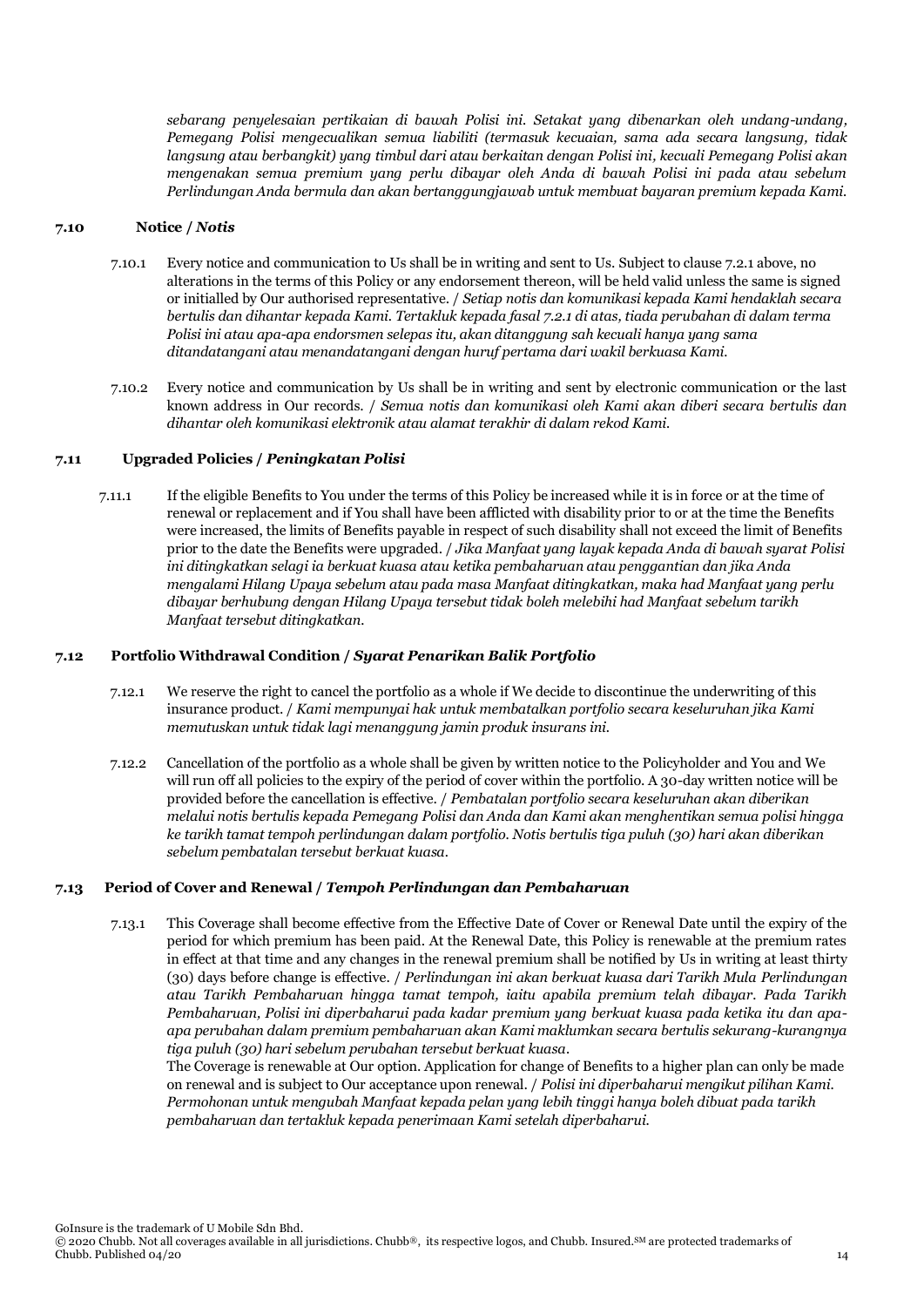#### **7.14 Arbitration /** *Timbang Tara*

7.14.1 All differences arising out of this Policy shall be referred to an Arbitrator who shall be appointed in writing by You and Us. In the event that You and We are unable to agree on who is to be the Arbitrator within one month of being required in writing to do so then You and We shall be entitled to appoint an Arbitrator each who shall proceed to hear the differences together with an Umpire to be appointed by both Arbitrators. However this is provided that any disclaimer of liability by Us for any claim hereunder must be referred to an Arbitrator within twelve calendar months from date of Our disclaimer to You. / *Semua pertelingkahan yang timbul daripada Polisi ini akan dirujuk kepada Penimbang Tara yang akan dilantik secara bertulis oleh Anda dan Kami. Sekiranya Anda dan Kami tidak dapat bersetuju dalam menentukan siapakah Penimbang Tara dalam masa satu bulan yang diperlukan untuk berbuat demikian secara bertulis, maka Anda dan Kami layak untuk melantik Penimbang Tara masing-masing yang akan mendengar pertelingkahan ini bersamasama dengan seorang Pengadil yang dilantik oleh kedua-dua Penimbang Tara. Walau bagaimanapun disyaratkan bahawa mana-mana penafian tuntutan liabiliti oleh Kami bagi sebarang tuntutan mestilah dirujuk kepada Penimbang Tara dalam masa dua belas bulan kalendar dari tarikh penafian tuntutan Kami kepada Anda.*

#### **8. Cancelling The Policy /** *Membatalkan Polisi*

#### **8.1 When Insured Person or Policyholder can cancel /** *Bilakah Orang Tertanggung atau Pemegang Polisi boleh membatalkannya*

- 8.1.1 You can cancel the Coverage under this Policy by giving Us written notice. In the event of such cancellation, the Coverage shall continue until the expiry of Your Period of Insurance and the cancellation shall take effect upon the expiry of Your Period of Insurance. / *Anda boleh membatalkan Perlindungan di bawah Polisi ini dengan memberikan notis bertulis . Sekiranya berlaku pembatalan sedemikian, Perlindungan akan diteruskan sehingga penamatan Tempoh Insurans Anda dan pembatalan tersebut akan berkuatkuasa apabila Tempoh Insurans Anda tamat.*
- 8.1.2 The Policyholder may cancel this Policy at any time by giving at least one (1) month's prior written notice to Us ("**Policyholder Notice Period**"). During the Policyholder Notice Period, the Policyholder shall cease to extend any new Coverage(s) to other Insured Person(s) under this Policy. The Policyholder shall cease to be the administrator of this Policy only upon the expiry of the Policyholder Notice Period and/or the respective Period(s) of Insurance of the Insured Person(s)'s Coverage(s). / *Pemegang Polisi boleh membatalkan Polisi ini pada bila-bila masa dengan memberikan notis bertulis sekurang-kurangnya satu (1) bulan terlebih dahulu kepada Kami ("Tempoh Notis Pemegang Polisi"). Semasa Tempoh Notis Pemegang Polisi, Pemegang Polisi hendaklah berhenti memberi sebarang Perlindungan yang baru kepada Orang Tertanggung yang lain di bawah Polisi ini. Pemegang Polisi akan berhenti menjadi pentadbir Polisi ini apabila tamat Tempoh Notis Pemegang Polisi dan/atau Tempoh Insurans masing-masing Perlindungan Orang Tertanggung.*
- 8.1.3 In the event of such cancellation provided in 8.1.2, the Coverage(s) which were in place prior to the Policyholder Notice Period shall continue until the expiry of their respective Period(s) of Insurance. / *Sekiranya berlaku pembatalan seperti di bawah 8.1.2, Perlindungan yang telah diberi sebelum Tempoh Notis Pemegang Polisi akan diteruskan sehingga penamatan Tempoh Insurans masing-masing.*

#### **8.2 When We can cancel /** *Bilakah Kami boleh membatalkannya*

- 8.2.1 We may cancel the Coverage under this Policy by giving You prior written notice to Your address on file. In such event, Your Coverage shall continue until the expiry of the Your Period of Insurance and will not be renewed upon such expiry. / *Kami boleh membatalkan Perlindungan di bawah Polisi ini dengan memberikan Anda notis bertulis terdahulu kepada alamat terkini di dalam fail. Dalam kejadian sedemikian, Perlindungan Anda akan diteruskan sehingga penamatan Tempoh Insurans Anda dan tidak akan diperbaharui apabila tamat tempoh tersebut.*
- 8.2.2 We may cancel the Policy by giving the Policyholder at least one (1) month's prior notice in writing to the latest address on file ("**Insurer Notice Period**"). During the Insurer Notice Period, the Policyholder shall cease to extend any new Coverage(s) to other Insured Person(s) under this Policy. The Policyholder shall cease to be the administrator of this Policy only upon the expiry of the Insurer Notice Period and/or the respective Period(s) of Insurance of the Insured Person(s)'s Coverage(s). / *Kami boleh membatalkan Polisi dengan memberi notis bertulis kepada Pemegang Polisi sekurang-kurangnya satu (1) bulan terlebih dahulu kepada alamat terkini di dalam fail ("Tempoh Notis Penanggung Insurans"). Semasa Tempoh Notis Penanggung*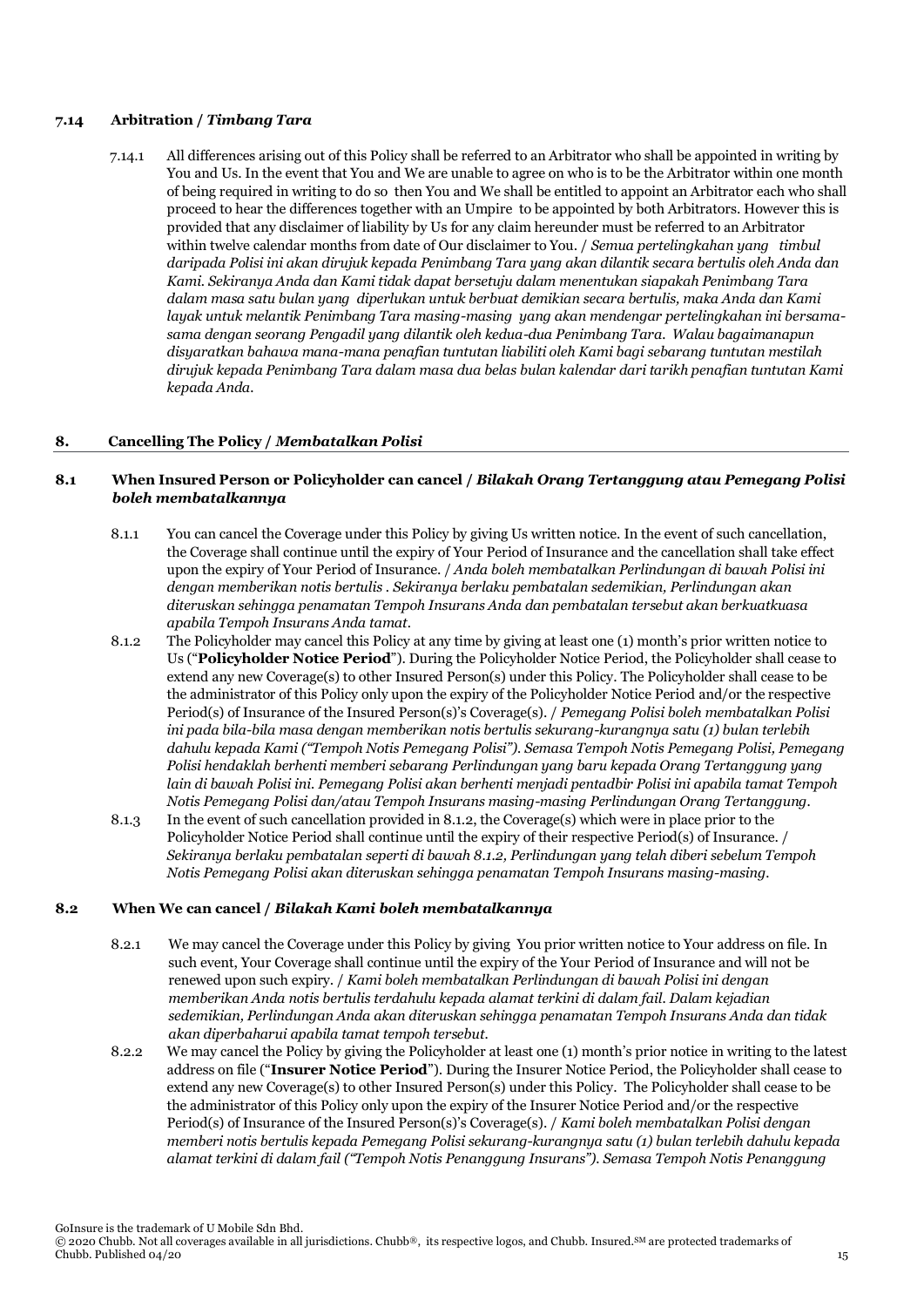*Insurans, Pemegang Polisi hendaklah berhenti memberi sebarang Perlindungan yang baru kepada Orang Tertanggung yang lain di bawah Polisi ini. Pemegang Polisi akan berhenti menjadi pentadbir Polisi ini apabila tamat Tempoh Notis Penanggung Insurans dan/atau Tempoh Insurans masing-masing Perlindungan Orang Tertanggung.* 

8.2.3 In the event of such cancellation provided in 8.2.2, all the Coverage(s) which were in place prior to the Insurer Notice Period shall continue until the expiry of their respective Period(s) of Insurance. / *Sekiranya berlaku sesuatu pembatalan seperti di bawah 8.2.2, semua Perlindungan yang sedia ada sebelum Tempoh Notis Penanggung Insurans akan berterusan sehingga tamat Tempoh Insurans masing-masing.* 

# **8.3 Automatic cancellation /** *Pembatalan Automatik*

- 8.3.1 The Coverage under this Policy will cancel automatically:
	- (a) if You suffer an Accidental Death or 100% Accidental Disability and We have paid the claim under this Policy. The cancellation will take effect from 12.01am on the day You suffered the Accident causing the Accidental Injury; or
	- (b) if You cease to be a Malaysian Resident; or
	- (c) upon expiry of the Period of Insurance, termination of this Policy or termination of Your Coverage; or
	- (d) when You attain the maximum age of seventy-one (71) years old; or
	- (e) upon Your death; or
	- (f) upon non-payment of premium;

whichever is earliest.

- *Perlindungan di bawah Polisi ini akan dibatalkan secara otomatik;*
- *(a) jika Anda mengalami Kematian Akibat Kemalangan atau 100% Hilang Upaya akibat Kemalangan dan Kami telah membayar tuntutan di bawah Polisi ini. Pembatalan akan berkuatkuasa mulai jam 12.01 pagi pada hari Anda mengalami Kemalangan yang menyebabkan Kecederaan Akibat Kemalangan; atau*
- *(b) jika Anda bukan lagi Penduduk Malaysia; atau*
- *(c) apabila Tempoh Insurans tamat, pembatalan Polisi ini atau pembatalan Perlindungan Anda; atau*
- *(d) apabila Anda mencapai umur maksimum tujuh puluh satu (71) tahun; atau*
- *(e) apabila Anda meninggal dunia; atau*
- *(f) apabila tiada bayaran premium;*
- *yang mana paling awal.*

# **8.4 No Refund of Premiums /** *Bayaran Balik Premium*

8.4.1 To avoid all doubt, there will be no refund of premiums under this Policy and/or Coverage in the event of any cancellation. All Coverages after a notice of cancellation is served shall continue until the end of the relevant Period(s) of Insurance. / *Untuk mengelakkan semua keraguan, tiada bayaran balik premium di bawah Polisi ini dan/atau Perlindungan sekiranya berlaku pembatalan. Semua Perlindungan selepas notis pembatalan diberi akan berterusan sehingga penamatan Tempoh Insurans masing-masing.*

# **9. Claims /** *Tuntutan*

# **9.1 Procedure for making a claim /** *Prosedur membuat tuntutan*

- 9.1.1 On the happening of any occurrence likely to give rise to a claim under this Policy, You or Your legal representative must give Us written notice as soon as possible and, in any event, within thirty (30) days after the date of occurrence. / *Jika berlaku apa-apa kejadian yang berkemungkinan menimbulkan tuntutan di bawah Polisi ini, Anda atau wakil undang-undangnya mesti memberikan notis bertulis kepada Kami secepat yang mungkin, dan dalam apa-apa kejadian, dalam tempoh tiga puluh (30) hari dari tarikh kejadian.*
- 9.1.2 If You, or Your legal representative wishes to make a claim, You or they must:
	- (a) complete a claim form (claim forms are available from Us);
	- (b) attach to the claim form:
		- i. original receipts for any expenses that are being claimed;
		- ii. any reports that have been obtained from the police, a carrier or other authorities about an accident, loss or damage; and
		- iii. any other documentary evidence required by Us under this Policy.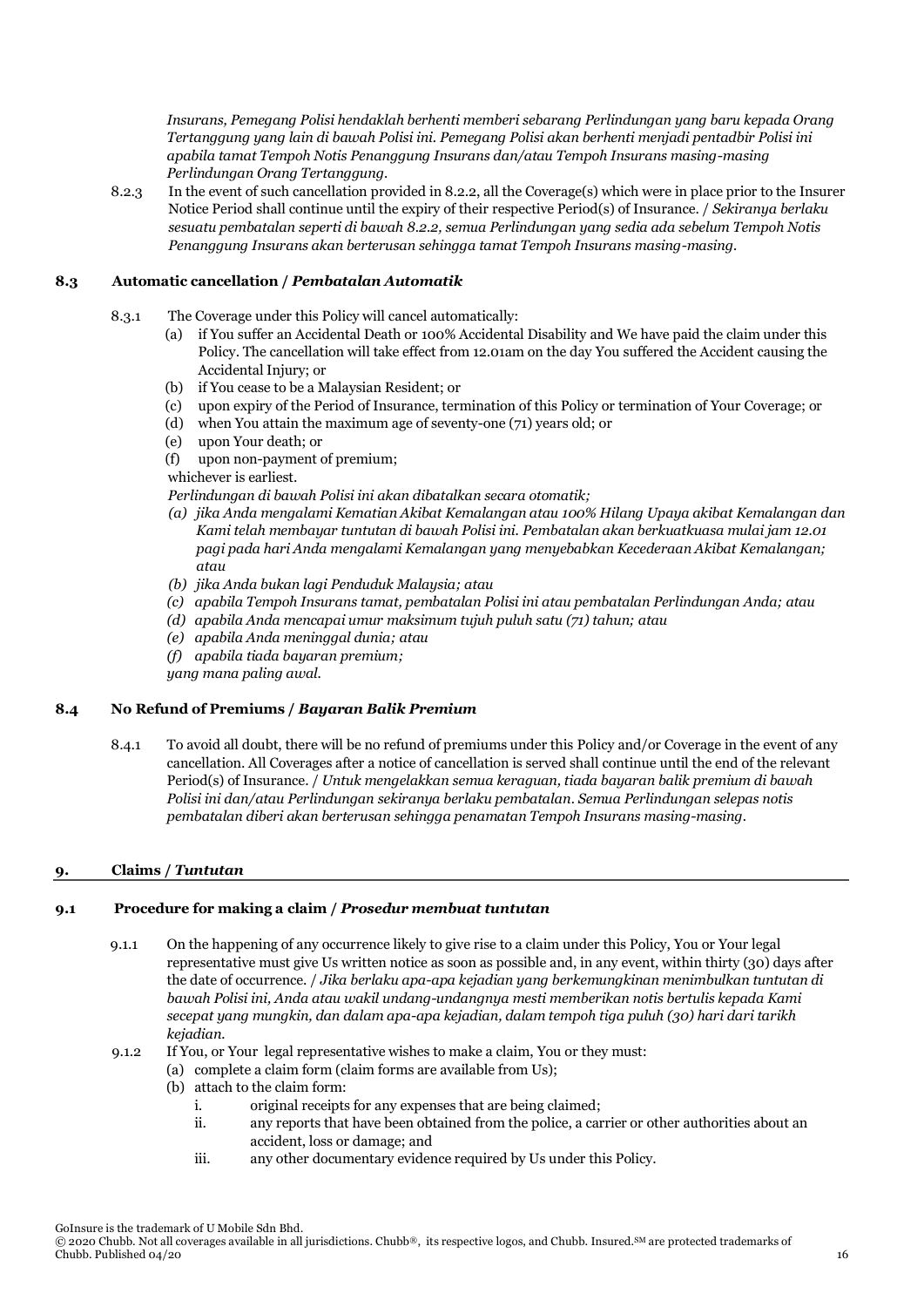- (c) provide Us with the completed claim form and accompanying documents within thirty (30) days of the loss taking place which gives rise to a claim; and
- (d) give Us at Your, or his/her legal representative's expense all medical and other certificates/reports/documents and evidence required by Us that is reasonably required to assess the claim.
- *Jika Anda, atau wakil undang-undang Anda ingin membuat tuntutan, Anda atau mereka mesti:*
- *(a) mengisi borang tuntutan dengan lengkap (borang tuntutan dapat diperoleh daripada Kami);*
- *(b) melampirkan pada borang tuntutan itu:*
	- *i. resit asal bagi apa-apa perbelanjaan yang dituntut:*
	- *ii. apa-apa laporan yang diperoleh daripada polis, pengangkut atau pihak berkuasa lain tentang kemalangan, kehilangan atau kerosakan; dan*
	- *iii. apa-apa keterangan dokumentar yang Kami perlukan di bawah Polisi ini.*
- *(c) memberikan Kami borang tuntutan yang diisi dengan lengkap dan dokumen yang perlu dilampirkan dalam tempoh tiga puluh (30) hari dari tarikh kejadian berlaku yang menimbulkan tuntutan; dan*
- *(d) memberikan Kami, atas perbelanjaan Anda atau wakil undang-undang Anda, semua sijil perubatan dan sijil lain/laporan/dokumen serta keterangan yang Kami kehendaki semunasabahnya untuk menilai tuntutan.*
- 9.1.3 We may have You medically examined at Our expense when and as often as We may reasonably require after a claim has been made. We may also arrange an autopsy if We reasonably require one and is not forbidden by law. / *Kami mungkin meminta Anda menjalani pemeriksaan perubatan atas perbelanjaan Kami, apabila dan sekerap yang Kami kehendaki semunasabahnya selepas tuntutan dibuat. Kami juga akan menguruskan autopsi jika Kami memerlukannya semunasabahnya dan tidak dilarang oleh undangundang.*

#### **9.2 Processing and payment of claims /** *Pemprosesan dan pembayaran tuntutan*

- 9.2.1 We will take all reasonable steps to pay a valid claim promptly. / *Kami akan mengambil semua langkah yang wajar untuk membayar tuntutan yang sah dengan segera.*
- 9.2.2 All Benefits paid under this Policy shall be payable to You, unless otherwise specified in the Policy. If We pay an Accidental Death Benefit, We will pay this amount to Your nominee or to the person We are required to pay under the law if there is no such nominee. / *Semua Manfaat yang dibayar di bawah Polisi ini dibayar kepada Anda, melainkan jika dinyatakan di dalam Polisi. Jika Kami membayar Manfaat Kematian Akibat Kemalangan, Kami akan membayar jumlah ini kepada penama Anda atau orang yang Kami perlu bayar di bawah undang-undang.*

# **9.3 Making claims after cover under this Policy is cancelled /** *Membuat tuntutan selepas perlindungan di bawah Polisi ini dibatalkan*

If the Coverage under this Policy is cancelled, this does not affect his/her right to make a claim under this Policy if the loss occurred before the date of cancellation, subject to Our right to first deduct (from any claim that is payable) any additional premiums that would need to be paid by You. / *Jika Perlindungan di bawah Polisi ini dibatalkan, ini tidak menjejaskan hak Anda membuat tuntutan di bawah Polisi ini jika kehilangan berlaku sebelum tarikh pembatalan, tertakluk kepada hak Kami untuk pertama memotong (dari apa-apa tuntutan yang boleh dibayar) apa-apa premium tambahan yang harus dibayar oleh Anda.* 

# **10. Third Parties /** *Pihak Ketiga*

10.1 A person who is not a party to this Policy contract shall have no right to enforce any of its terms. / *Orang yang bukan pihak dalam kontrak Polisi ini tidak berhak menguatkuasakan apa-apa termanya.*

# **11. Payment of Benefits /** *Bayaran Manfaat*

11.1 You may not be covered under more than one (1) GoInsure 3 policy. If You are covered under more than one (1) such Policy, We will consider that person to be covered under the Policy which provides the highest Benefits. Where the Benefits under any additional Policy are identical, We will consider that person to be insured under the Policy first issued. All policies not recognised by Us shall be cancelled. We will refund, without interest, any premium paid for such cancelled policies. / *Anda tidak boleh dilindungi di bawah lebih daripada satu (1) polisi GoInsure 3. Jika Anda dilindungi di bawah lebih daripada satu (1) Polisi tersebut, Kami menganggap orang itu sebagai dilindungi di* 

<sup>© 2020</sup> Chubb. Not all coverages available in all jurisdictions. Chubb®, its respective logos, and Chubb. Insured.SM are protected trademarks of Chubb. Published 04/20  $\frac{17}{17}$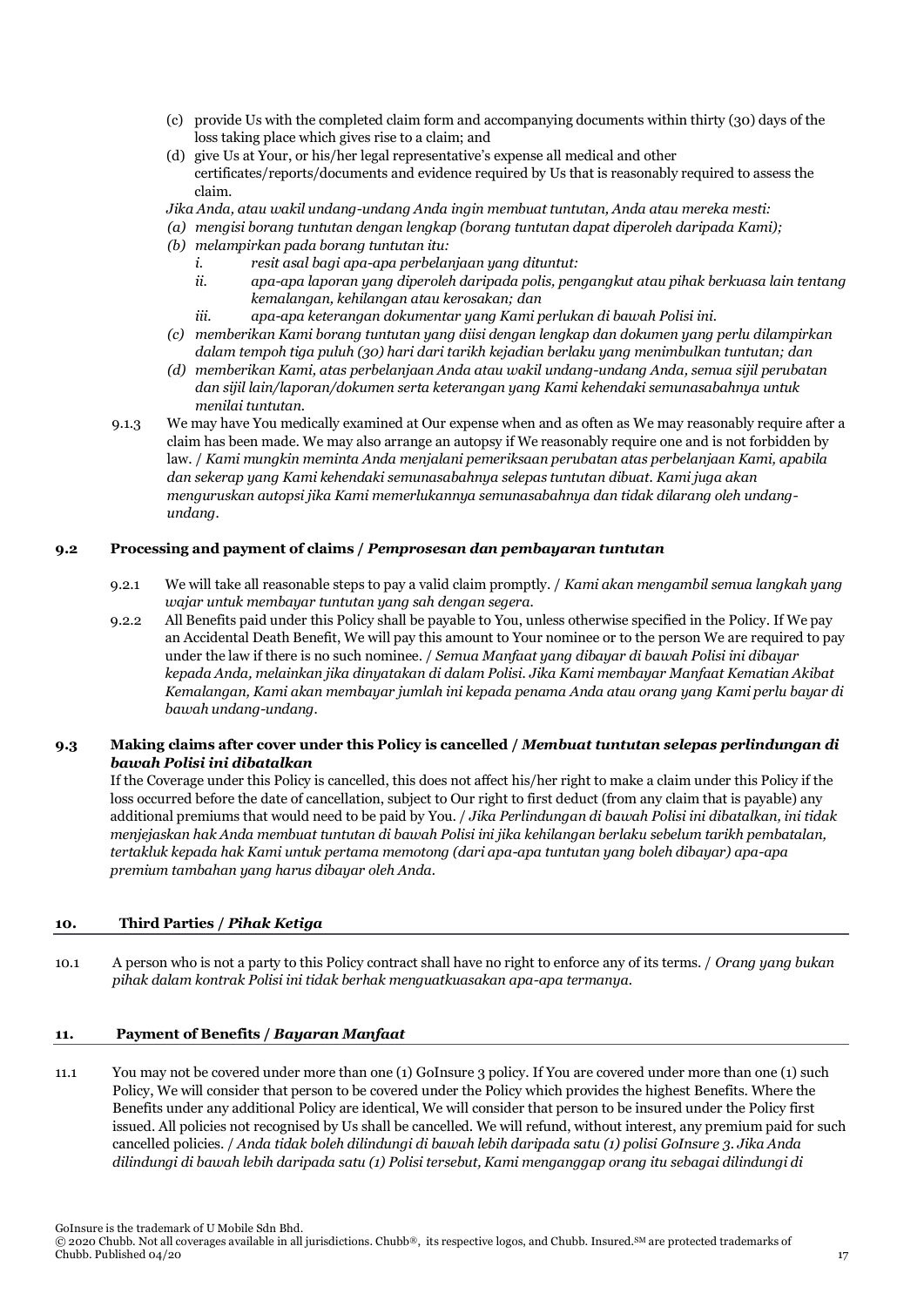*bawah Polisi yang menyediakan Manfaat yang tertinggi. Apabila Manfaat di bawah mana-mana Polisi tambahan didapati sama, Kami menganggap orang itu dilindungi di bawah Polisi yang pertama dikeluarkan. Semua polisi yang tidak diiktiraf oleh pihak Kami akan dibatalkan. Kami akan membayar balik, tanpa faedah, apa-apa premium yang telah dibayar untuk polisi yang telah dibatalkan.*

11.2 Except as specifically stated in the Policy, Benefit amounts are payable in addition to any other insurance benefits to which Youn may be entitled. / *Melainkan jika dinyatakan secara khusus dalam Polisi ini, jumlah Manfaat akan dibayar selain apa-apa manfaat insurans lain yang Anda layak menerimanya.*

#### **12. Special Conditions Applicable If Premiums Are Paid On A Monthly Advance Basis /** *Syarat Khas Yang Terpakai Jika Premium Dibayar Secara Pendahuluan Bulanan*

#### **12.1 Renewal of Coverage under this Policy /** *Pembaharuan Perlindungan di bawah Polisi Ini*

12.1.1 If either Us or You wish not to renew the Coverage at the end of any Period of Insurance, notice of cancellation must be given in accordance with clause 8. If no such notice has been given by either Us or You, Your payment of the premium before each Renewal Date will result in the Coverage automatically being renewed with the same terms and conditions for one (1) month from that Renewal Date. *Jika salah satu pihak tidak berhasrat untuk memperbaharui Polisi pada akhir mana-mana Tempoh Insurans, notis pembatalan hendaklah diberikan menurut fasal 8. Jika notis itu tidak diberikan oleh salah satu pihak, bayaran premium Anda sebelum setiap Tarikh Pembaharuan akan menyebabkan Polisi ini diperbaharui secara otomatik dengan terma-terma dan syarat-syarat yang sama untuk satu (1) bulan dari Tarikh Pembaharuan.*

#### **13. Complaints /** *Aduan*

13.1 If You have any complaints in relation to Our services and/or matters relating to this Policy, You are advised to contact Us at:

*Jika Anda mempunyai apa-apa aduan berhubung dengan khidmat yang Kami berikan dan/atau perkara yang berkaitan dengan Polisi ini, Anda boleh menghubungi Kami di:*

Chubb Insurance Malaysia Berhad Wisma Chubb 38 Jalan Sultan Ismail 50250 Kuala Lumpur Malaysia O +6 03 2058 3198 F +6 03 2058 3333 E-mail: goinsure.MY@chubb.com

13.2 In the event You are not satisfied with Our decision, You can refer the matter to Ombudsman for Financial Services ("OFS") or Bank Negara Malaysia. You can contact them at : *Jika Anda tidak berpuas hati dengan keputusan Kami, Anda boleh merujukkan perkara tersebut kepada* 

*Ombudsman Perkhidmatan Kewangan ("OPK") atau Bank Negara Malaysia. Anda boleh menghubungi mereka di :*

# *PENGARAH*

 Jabatan LINK & Pejabat Wilayah Bank Negara Malaysia P.O. Box 10922 50929 Kuala Lumpur. Tel : 1-300-88-5465 Fax : 03-2174 1515 Email : bnmtelelink@bnm.gov.my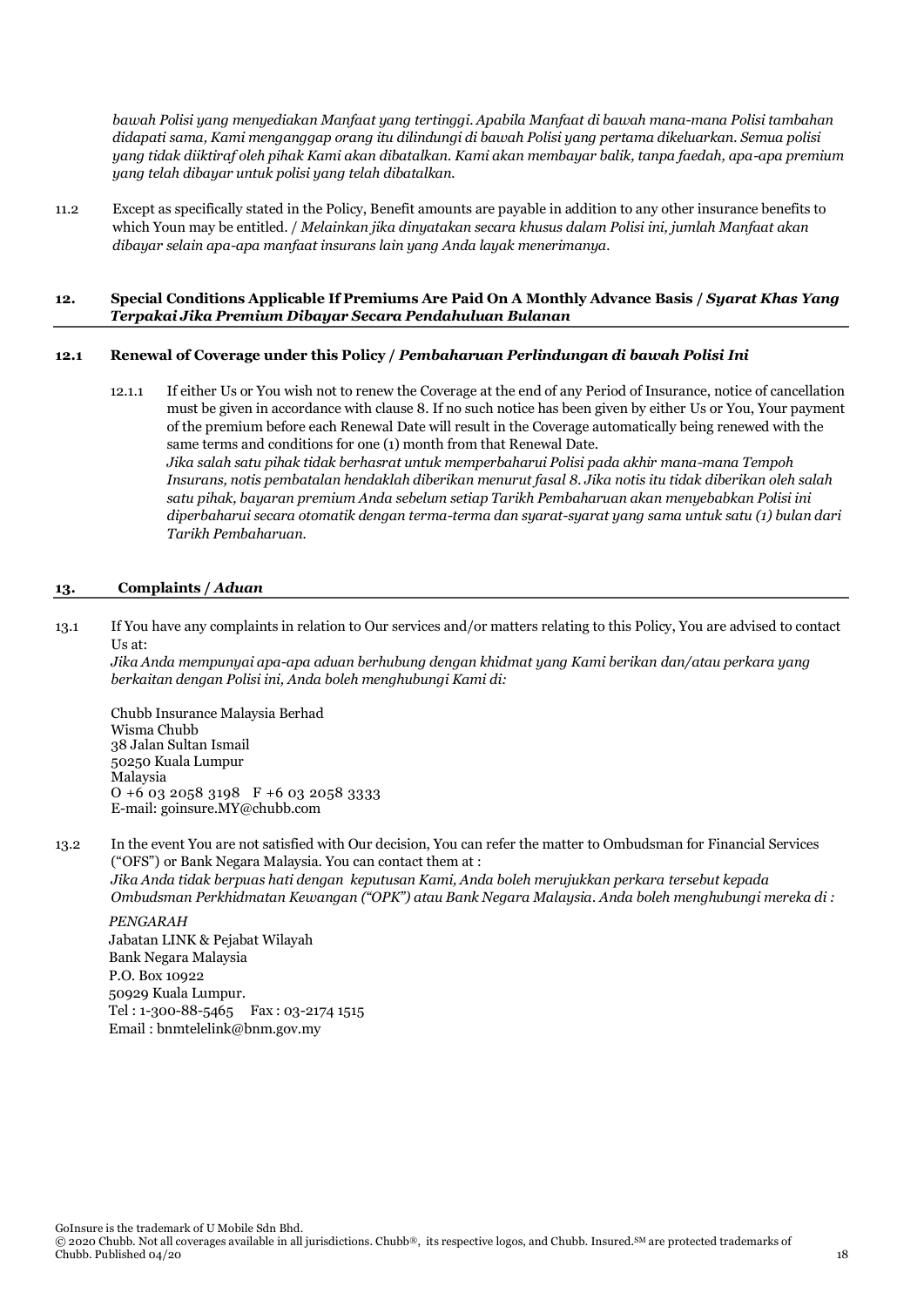Ombudsman for Financial Services Level 14, Main Block, Menara Takaful Malaysia No. 4, Jalan Sultan Sulaiman 50000 Kuala Lumpur Tel : 03-2272 2811 Fax : 03-2272 1577 Email : enquiry@ofs.org.my (for claim matters within OFS's jurisdiction only / *untuk hal-hal tuntutan di dalam bidang kuasa OPK sahaja*)

# Privacy Notice

In line with the Personal Data Protection Act 2010 ("**PDPA**"), we are required to inform you that the personal data you have

GoInsure is the trademark of U Mobile Sdn Bhd.

 $\degree$  2020 Chubb. Not all coverages available in all jurisdictions. Chubb®, its respective logos, and Chubb. Insured.<sup>SM</sup> are protected trademarks of Chubb. Published 04/20  $19$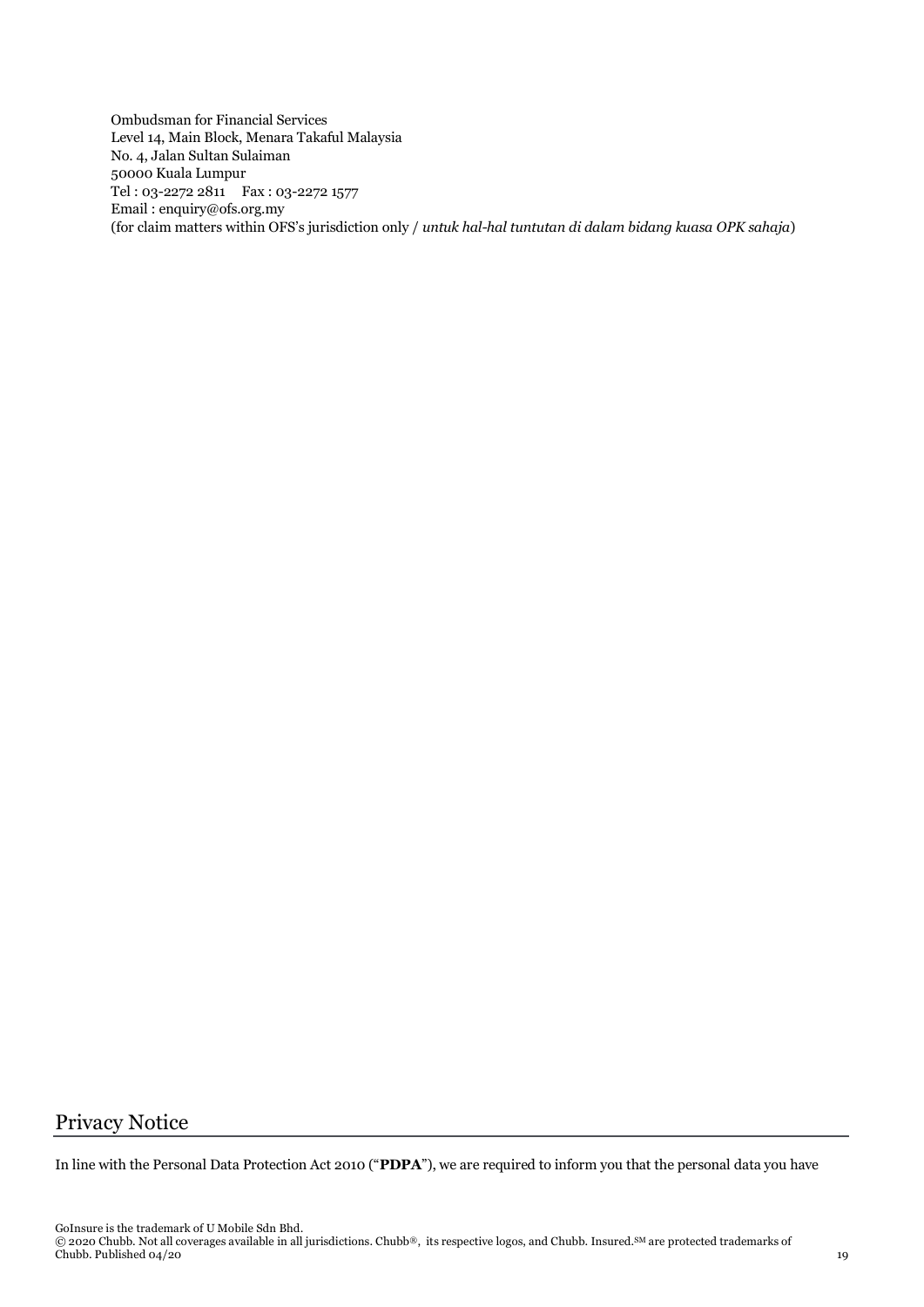provided to us or that is subsequently obtained by us from time to time, including your sensitive personal data such as details about your health or condition, if any ("**Personal Data**"), may be processed for the purpose of processing your insurance application/proposal, provision of insurance related products or services or any addition, alteration, variation, cancellation, renewal or reinstatement thereof, performing statistical/actuarial research or data study, promoting products and services and other related purposes (collectively, "**Purpose**"). The Personal Data is obtained when you fill up documents; liaise with us or our representatives; or give it to us or our representatives in person, over the telephone, through websites or from third parties you have consented to.

Although you are not obliged to provide us with your Personal Data, we will not be able to process your application for insurance cover or process your claim if you fail to provide all requested information.

Your Personal Data may be disclosed to our related company or any other company carrying on insurance or reinsurance related business, an intermediary, or a claims, investigation or other service provider and to any association, federation or similar organisation of insurance companies that exists or is formed from time to time for the Purpose or to fulfil some legal or regulatory function or is reasonably required in the interest of the insurance industry. In such instances, it will be done in compliance with the PDPA.

We may also disclose your Personal Data where such disclosure is required under the law, court orders or pursuant to guidelines issued by regulatory or other relevant authorities, if we reasonably believe that we have a lawful right to disclose your Personal Data to any third party or that we would have had your consent for such disclosure if you had known of the same, and/or if the disclosure is in the public interest.

Your Personal Data may also be transferred to our related companies and third party providers, which may be located outside Malaysia for the Purpose. In the event that we use external service providers, specific security and confidentiality safeguards have been put in place to ensure your privacy rights remain unaffected.

Where you have given us personal data that is of another individual ("**Data Subject**"), you must ensure that you have informed the Data Subject that you are providing the Data Subject's personal data to us, and have gotten the Data Subject's consent to do so. You must explain what is stated here to the Data Subject, and ensure he/she understands, agrees and authorises us to deal with his/her personal data according to what is stated here.

You may make inquiries, complaints, request for access to or correction of your Personal Data, or limit the processing of your Personal Data at any time hereafter by submitting such request to us at **Chubb Insurance Malaysia Berhad, Registration Number : 197001000564 (9827-A)**, Manager, Customer Service Unit, Wisma Chubb, 38 Jalan Sultan Ismail, 50250 Kuala Lumpur, Malaysia (Tel: +6 03 2058 3198 / E-mail: goinsure.MY@chubb.com).

By continuing to deal with us, you understand, agree and consent to the terms above with respect to the processing of your Personal Data.